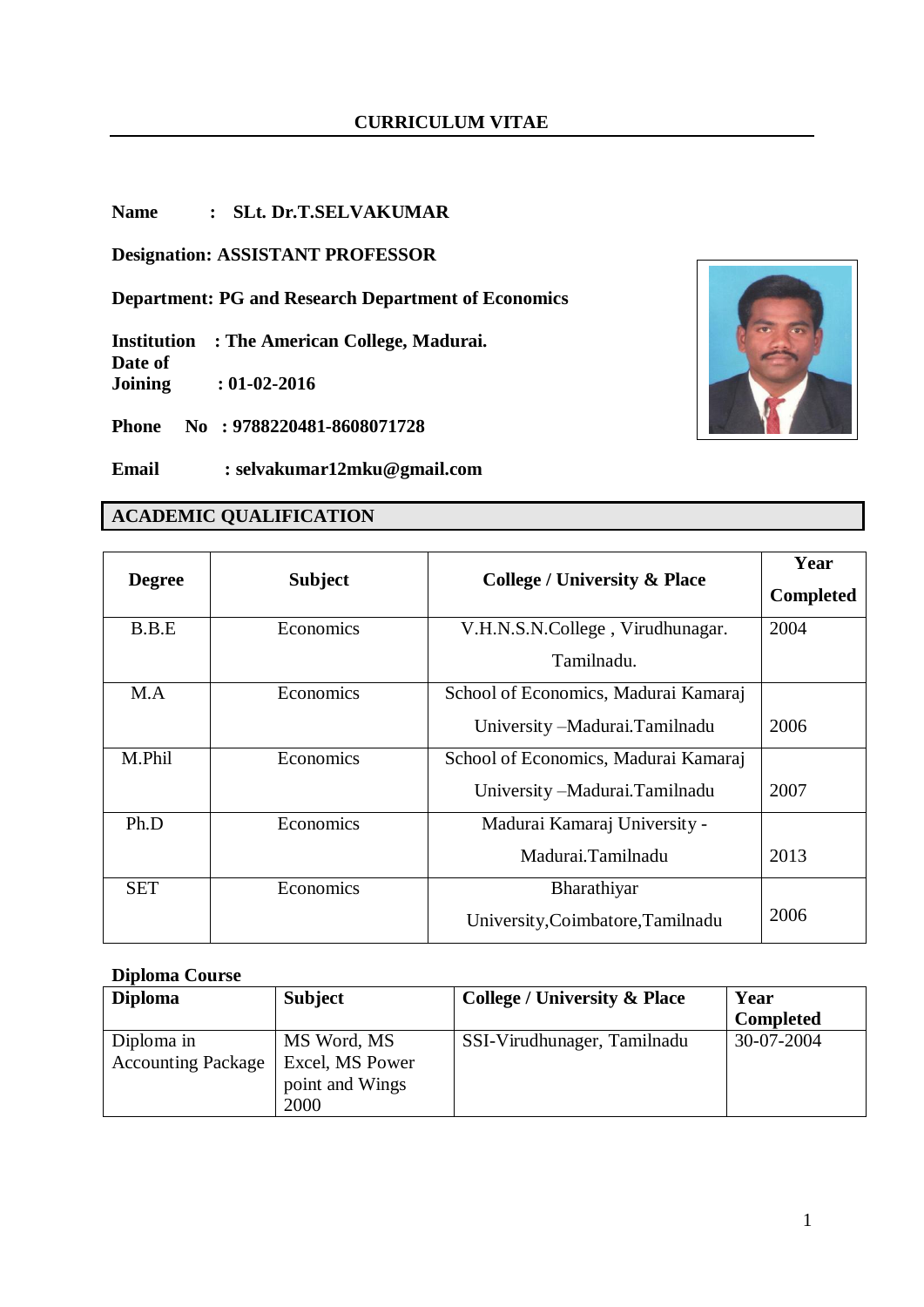**Specialisation in Teaching: Indian Economics & International Economics**

**Specialisation in Research: Agricultural Economics & Climate Economics** 

**Research Interests: Environmental Economics**

## **Other Institutions Teaching Experience**

| <b>Designation</b>         | <b>Institution / Company</b>           | Year - From (month/year) |
|----------------------------|----------------------------------------|--------------------------|
|                            |                                        | To (month/year)          |
| <b>Assistant Professor</b> | V.H.N.S.N.College (Autonomous)         | 09-07-2012 To 31-01-2016 |
|                            | Virudhunagar, Tamilnadu                |                          |
| <b>Assistant Professor</b> | H.K.R.H.Colllege, Uthamapalyam, Theni- | 23-07-2010 To 08-07-2012 |
|                            | Tamilnadu                              |                          |
| <b>Guest Lecturer</b>      | School of Economics, Madurai Kamaraj   | 02-01-2008 To 17-03-2010 |
|                            | University , Madurai, Tamilnadu        |                          |

## **Administrative /Academic Position/s (held / currently holding)**

| <b>Positions held /</b> | Year - From (month/year) To month/year)                                   |
|-------------------------|---------------------------------------------------------------------------|
| currently               |                                                                           |
| holding                 |                                                                           |
|                         | Kavimani &Bharathidasan Men's Hostel, Madurai Kamaraj University,         |
| <b>Deputy Warden</b>    | Madurai. Tamilnadu.-From 01-05-2008 To July 2010                          |
| <b>Residential</b>      | MSPSS, Men's Hostel, V.H.N.S.N College, Virudhunagar. Tamilnadu From      |
| Superintendent          | 12-07-2012 To 22-01-13                                                    |
|                         |                                                                           |
| <b>Assistant</b>        | V.H.N.S.N.College(Autonomous), Virudhunagar, Tamilnadu.From July 2014     |
| Programme               | To $31-01-2016$                                                           |
| officer-NSS             |                                                                           |
|                         |                                                                           |
| In Charge               | V.S.V.N.Community Development Scheme for Rural students (Type writing)    |
|                         | From 05-01-2015 To 31-01-2016                                             |
| <b>Committee</b>        | Controller of examination - Confidential duty                             |
| <b>Member</b>           | April 2014 To 31-01-2016                                                  |
| <b>Committee</b>        | RGNIYD Sponsored Three Day Inter Collegiate Skill development Programme,  |
| <b>Member</b>           | V.H.N.S.N College (Autonomous) Virudhunagr.Tamilnadu. From 21-01-2015     |
|                         | To 23-01-2015                                                             |
| <b>Committee</b>        | EDC-Govt of Tamilnadu Sponsored "Entrepreneurship Development of          |
| <b>Member</b>           | Potential students" V.H.N.S.N College (Autonomous) Virudhunagr.Tamilnadu  |
|                         | From 23-02-2015 To 24-02-2015                                             |
| <b>Chief</b>            | +2Science Talent Examination - Chinmaya Matric. Hsc. School, Rajapalayam, |
| <b>Examiner</b>         | Tamilnadu. From 23-12-2013 To 27-12 2015                                  |
| <b>Additional</b>       | UG-Board, Madurai kamaraj University, Mother Theresa Women's University,  |
| <b>Examiner</b>         | ANJA College, SRNM college, HKRH Collge, SVN College,                     |
| <b>Additional</b>       | Sri S.R.N.M.College, Sattur.ANJA College, Sivakasi.H.K.R.H                |
| <b>Examiner</b>         | College, Uthamaplayam, Theni From May 2013 To Till date                   |
| <b>Ouestion Setter</b>  | Sri Meenakshi Government arts college, Madurai. Government arts College,  |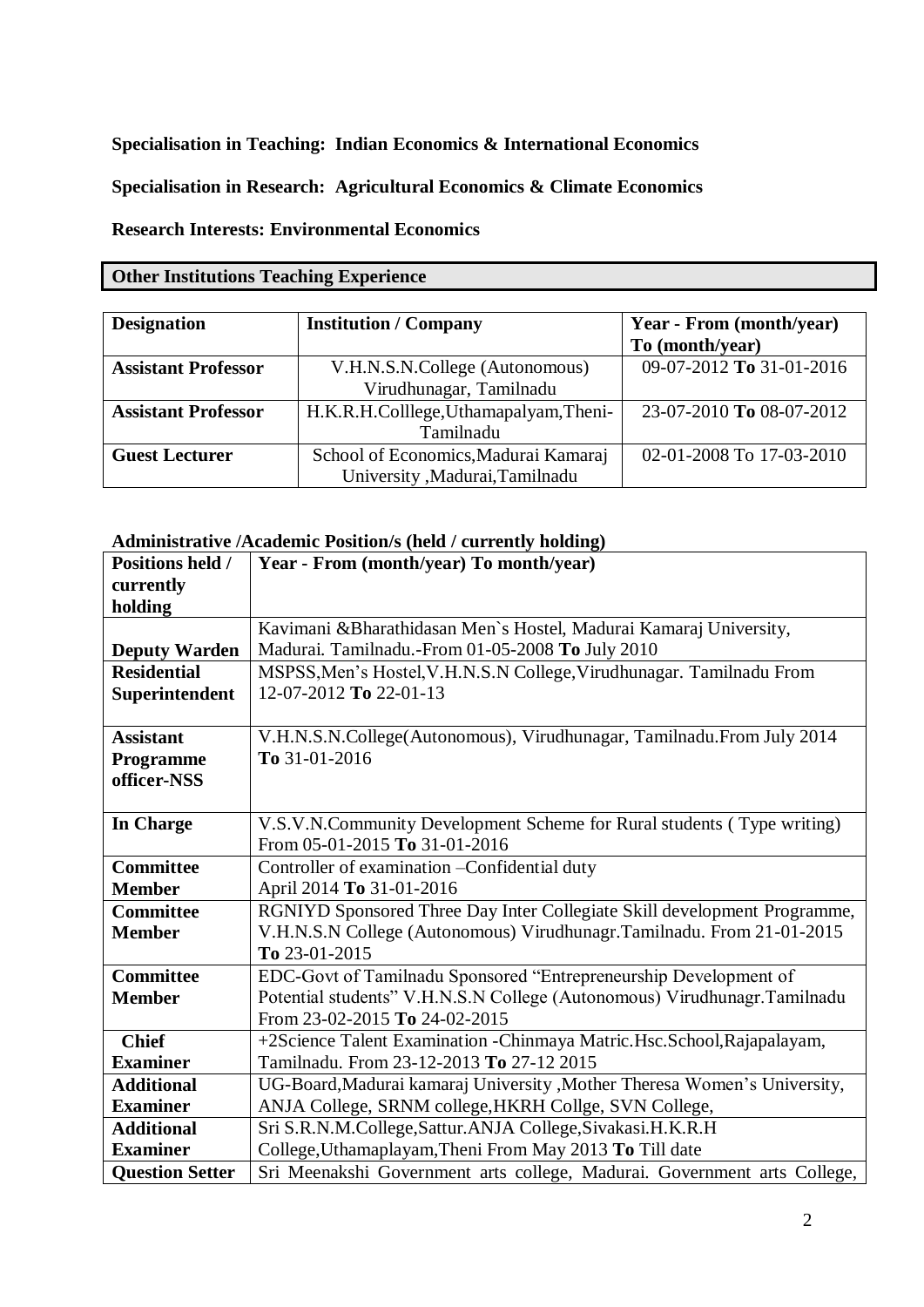| <b>External</b>      | College, Coimbatore. A.V.C.College,<br>Karur.<br>Government<br>arts          |  |  |  |
|----------------------|------------------------------------------------------------------------------|--|--|--|
|                      | Mayiladuthurai, S.N.College,<br>Madurai. Ethiraj<br>College<br>for<br>women, |  |  |  |
|                      | Chennai.PSG.College, Coimbatore.Sri Krishna Arts & science<br>College,       |  |  |  |
|                      | Coimbatore. ANJAC College, Sivakasi. HKRH College, Theni. Mother Theresa     |  |  |  |
|                      | Women's University, Kodaikanal.SRNM College, Sattur, Virudhunagar. GTN       |  |  |  |
|                      | Arts College, Dindigul                                                       |  |  |  |
| <b>Department</b>    | The American College, Madurai from June 2016 to Till Date                    |  |  |  |
| Ambassador-          |                                                                              |  |  |  |
| (Green Club)         |                                                                              |  |  |  |
| <b>President-PG</b>  | PG and Research Department of Economics, The American College, Madurai       |  |  |  |
| <b>Economics</b>     | 625001 From June 2016 to June 2017                                           |  |  |  |
| <b>Association</b>   |                                                                              |  |  |  |
| Programme            | National Service Scheme - Unit No-4, From 29-08-2017 To 13-05-2019           |  |  |  |
| Officer (NSS)        |                                                                              |  |  |  |
| Programme            | Youth Red Cross-from 01-03-2018 To 13-05-2019                                |  |  |  |
| Officer (YRC)        |                                                                              |  |  |  |
| <b>President</b>     | UG Economics Association (2018-2019)- Oikos 2019                             |  |  |  |
| <b>Care Taker</b>    | NCC (Navy) 2TN From 13-04-2019                                               |  |  |  |
| Convenor             | National Level online (National Population Day) Quiz conducted by our NCC    |  |  |  |
|                      | Navel Unit of our college on 10-7-2020 to 12-07-2020, there are 1520 peoples |  |  |  |
|                      | successfully participated and received the certificates                      |  |  |  |
| <b>Executive</b>     |                                                                              |  |  |  |
| <b>Member</b>        | Online E-Quiz programme on National Girl Child Day 2021 Celebration          |  |  |  |
| <b>Associate NCC</b> |                                                                              |  |  |  |
| <b>Officer-Naval</b> | Commissioned as ANO after successfully completed 90days vigorous Training    |  |  |  |
| Unit                 | held at NCC OTA -Nagpur, Kamptee, Maharshtra from 8Feb to 8 May 2021.        |  |  |  |
| Convenor             | National Level online(International Yoga Day) Quiz conducted by our NCC      |  |  |  |
|                      | Navel Unit of our college on 21-06-2021 to 22-06-2021, there are 832 peoples |  |  |  |
|                      | successfully participated and received the certificates                      |  |  |  |
|                      |                                                                              |  |  |  |
|                      |                                                                              |  |  |  |

# **RESEARCH PAPER PUBLICATIONS IN EDITED BOOKS WITH ISBN**

| S.No | Name of the topic/ Author                               | <b>Month/Year</b> |  |
|------|---------------------------------------------------------|-------------------|--|
|      | Impact of Financial crisis at global Level-             | Jan 2010          |  |
|      | Dr.R.Jegadeeswaran,T.Selvakumar                         |                   |  |
|      | SEZ in India An overview-                               |                   |  |
| 2    | Dr.R.Jegadeeswaran,T.Selvakumar.                        | Oct 2011          |  |
|      | Financial Performance of NABARD to promote              |                   |  |
| 3    | women entrepreneurship and SHG development in           | Jan 2011          |  |
|      | India.T.Selvakumar                                      |                   |  |
|      | Human Rights in Agricultural Workers and Their          |                   |  |
| 4    | Contribution to Sustainable Agriculture And Rural       | $Sep-2011$        |  |
|      | Development, Dr.N.Saraswathy, & T.Selvakumar.           |                   |  |
| 5    | An overview of financial crisis in developing countries | Dec-2013          |  |
|      | Dr.S.Karthikeyan and Dr.T.Selvakumar                    |                   |  |
| 6    | An economic study on performance of women               | March-2014        |  |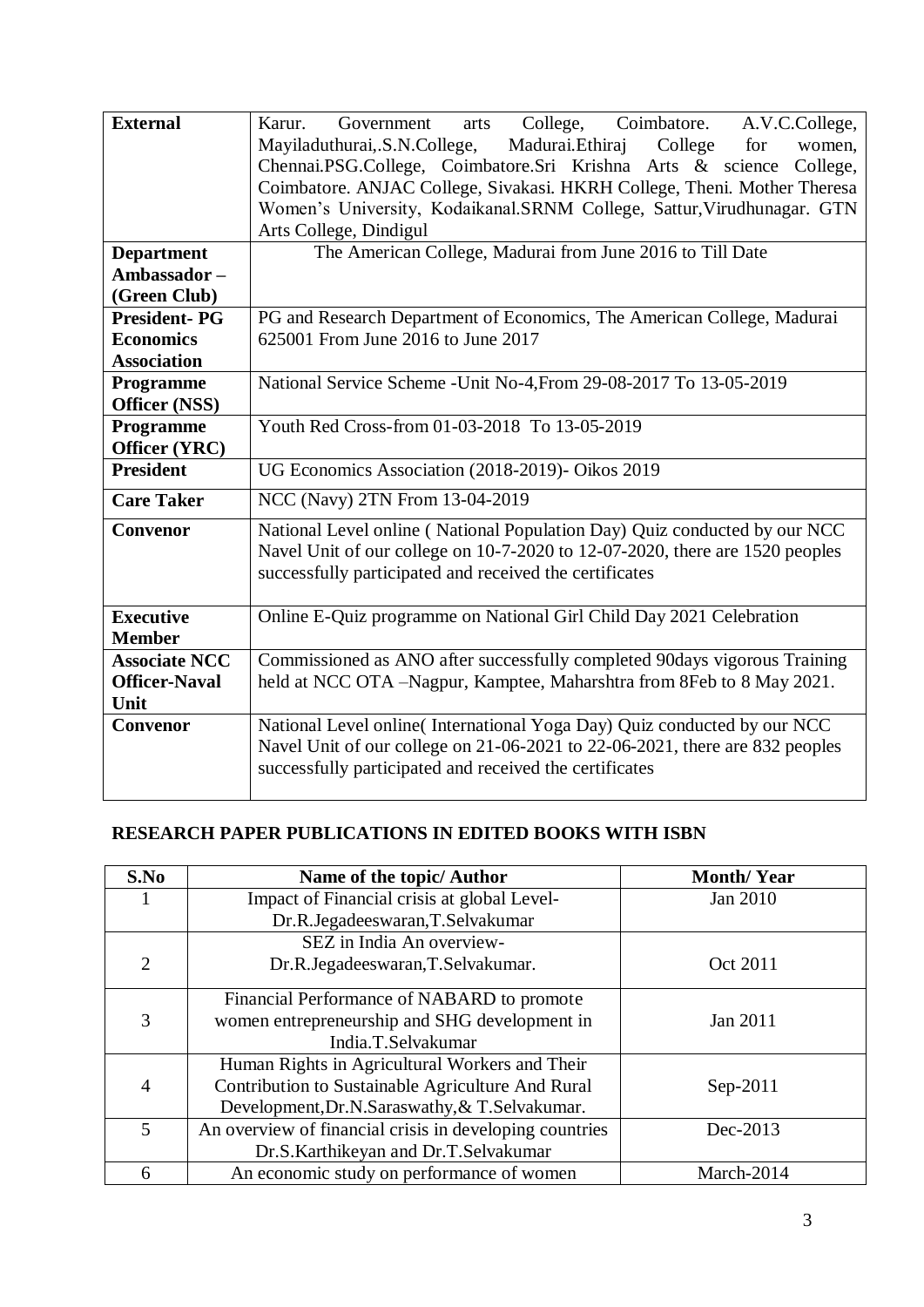|    | entrepreneurs in service sector in Tirunelveli district of                                                                                  |                |
|----|---------------------------------------------------------------------------------------------------------------------------------------------|----------------|
|    | Tamilnadu-Dr.T.selvakumar                                                                                                                   |                |
| 7  | Problems and Prospects of Higher Education in India-<br>Mannar Thirumalai Naicker College,<br>Madurai, Tamilnadu-Dr.T.selvakumar & P.Chitra | Augest-2014    |
| 8  | FDI in Retail Sector in India- -Dr.T.Selvakumar &<br>P.Pandeeswari.                                                                         | September 2014 |
| 9  | FDI on Food and agricultural sectors in developing<br>countries- Dr.T.selvakumar & Dr.S.Karthikeyan                                         | September 2104 |
| 10 | Climate Change and its impact on Cropping Pattern in<br>Tirunelveli District.Dr.T.selvakumar                                                | January 2016   |
| 11 | An overview of Old Age Schemes & policies offering<br>by Government of India _ Dr.T.Selvakumar                                              | Feb 2016       |
| 12 | Impact of population growth on Environmental<br>Degradation in India.Dr.T.Selvakumar.Dr.S.Jaber Asan                                        | January 2019   |

# **RESEARCH PAPERS PUBLISHED IN INTERNATIONAL JOURNALS WITH ISSN:**

| Name of the Topic.                      | <b>Name of the Journal</b> | <b>Month/Year of</b><br>publication/ISSN.No/Impact |
|-----------------------------------------|----------------------------|----------------------------------------------------|
|                                         |                            | factor                                             |
| Climate Change and food                 | <b>EPRA</b> International  | Vol No.1 Dec 2013-2014                             |
| insecurity in India-Policy              | Journal of climate and     | ISSN:2347-7431.ppno-59to67                         |
| recommendations and remedial            | resource economic          |                                                    |
| measures.                               | review                     |                                                    |
| An Economic study on women              | <b>EPRA</b> International  | Vol No 2 Feb -2014 - ISSN-2347-                    |
| Entrepreneurs in Rajapalayam            | Journal of Economic        | 9671-ppno18-28                                     |
| Taluk, Virudhunagar district of         | and business review.       |                                                    |
| Tamilnadu                               |                            |                                                    |
|                                         | International Journal of   | Volume: 1; Issue: 6; November-2015;                |
| An Overview of Wildlife                 | Current science and        | pp 147-155. ISSN: 2454-5422-0.676                  |
| Conservation in India                   | Research                   |                                                    |
|                                         | International Journal of   |                                                    |
| Environmental Degradation in India      | Business and               | Volume: 1; No: 1; November-2015.                   |
| - Causes and Remedial Measures          | <b>Economics Research</b>  | pp 29-42. ISSN: 2455-3921-2.15                     |
|                                         |                            |                                                    |
| <b>Agricultural Development through</b> | International Journal of   | Volume: 2; No: 2; June-2016. pp                    |
| Kannadian Canal - Link Project in       | <b>Business and</b>        | 132-144. ISSN: 2455-3921.-2.15                     |
| Tirunelveli district of Tamilnadu       | <b>Economics Research</b>  |                                                    |
| Climate Change and Food                 | International Journal of   | Volume no 3.september-2016. pp                     |
| Security: Health impacts in             | Current science and        | 132-144. ISSN: 2454-3921-2.306                     |
| <b>Developing Countries</b>             | Research                   |                                                    |
| Major Constraints faced by              | International Journal of   | Volume: 2; No: 3; September-2016.                  |
| Agricultural labourers-Policy and       | <b>Business and</b>        | Pp 132-144. ISSN: 2455-3921                        |
| Recommendations                         | <b>Economics Research</b>  |                                                    |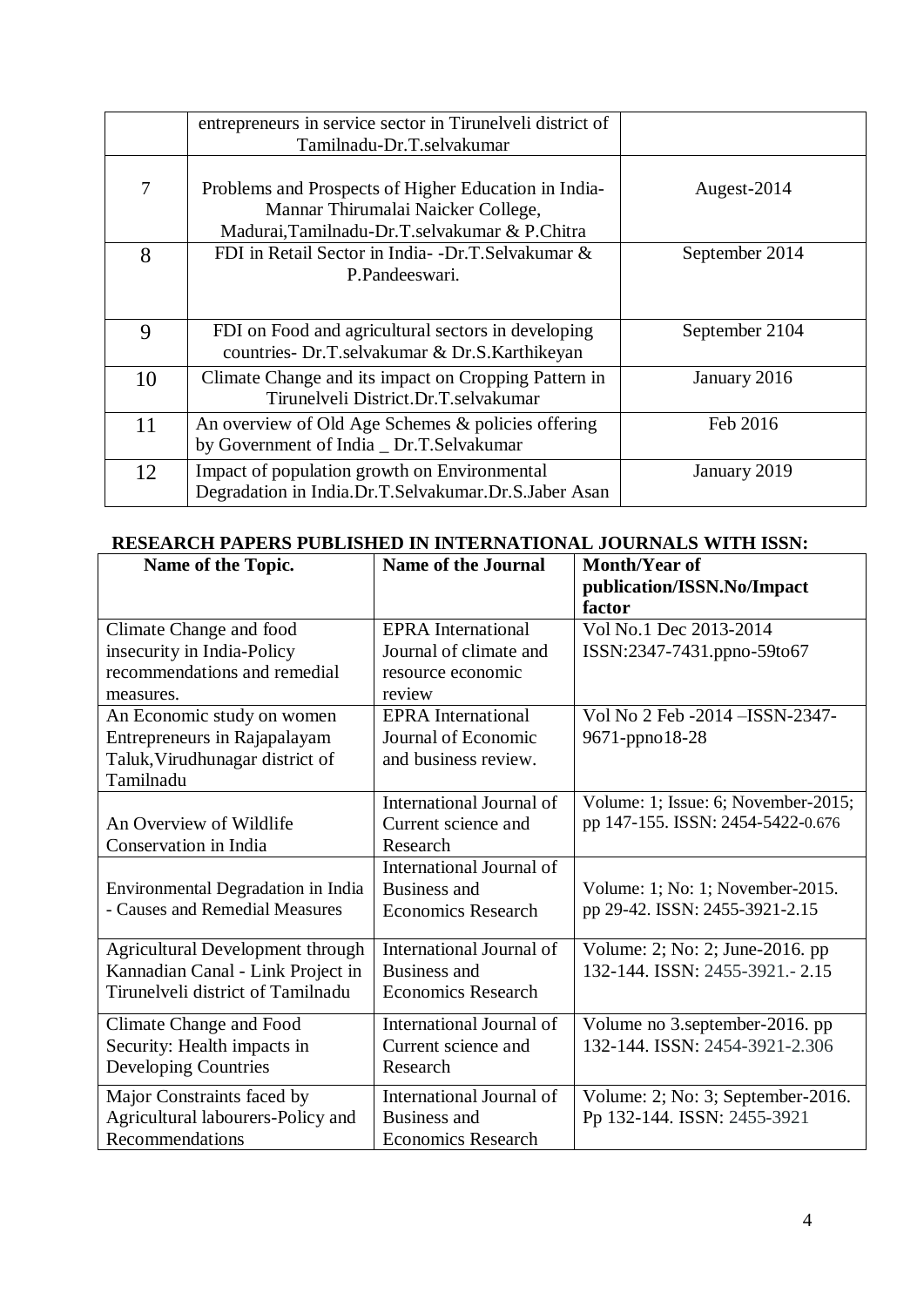| Problems<br>by<br>Female<br>faced<br>Agricultural Labourers in India;<br>recommendations<br>Policy<br>and<br><b>Remedial Measures</b> | -Roots International<br>Journal of<br>Multidisciplinary<br>Research          | Volume no: 3 January 2017, ISSN:<br>23498684, ppno.57-61.<br>$-0.811$                                              |
|---------------------------------------------------------------------------------------------------------------------------------------|------------------------------------------------------------------------------|--------------------------------------------------------------------------------------------------------------------|
| "An Economic Study of paddy<br>cultivation in panchampatti village<br>Rajapalyam Taluk<br>of<br>in<br>Viridhunagar District."         | International Journal of<br>Business and<br><b>Economics Research</b>        | -Volume:3; No :3;September -2017<br>pp.333-346.ISSN: 2455-3921-4.147                                               |
| "An overview of GST and its<br>Impact on Primary Sector<br>in<br>India"                                                               | <b>Shanlax International</b><br>Journal of Management,                       | vol 5, special issue 3, February<br>2018.ppno 59-62, ISSN2321-4643,<br>UGC Approved no44278.-2.082                 |
| "An economic study of production"<br>marketing of milk<br>and<br>in<br>sankarankovil town in tirunelveli<br>district of tamilnadu"    | <b>International Journal</b><br>of Exclusive<br><b>Management Research</b>   | Volume no 8 Issue 4<br>April<br>2018.ISSN<br>No-ISSN-2249-<br>8672.UGC<br>ApprovedNo<br>49166. Impact Factor. 5.76 |
| COVID-19<br>and its<br>Impact<br>$\alpha$<br>Indian Economy 2020                                                                      | <b>International Journal</b><br>of Business and<br><b>Economics Research</b> | Volume: 6; No: 2; June-2020. pp<br>532-533. ISSN: 2455-3921-Indexed<br>23 data Bases-Impact factor 4.147.          |

# **ARTICLES PUBLISHED IN NATIONAL JOURNALS WITH ISSN:**

| S.no           | Name of the Topic.                                                                                          | <b>Name of the Journal</b>                         | <b>Month/Year</b>                                                  |
|----------------|-------------------------------------------------------------------------------------------------------------|----------------------------------------------------|--------------------------------------------------------------------|
| 1              | An Assessment of Climate Change<br>and its impact on Agricultural<br>Sector in India                        | Indian Journal of<br><b>Agricultural Economics</b> | July-Sep. $2011$ - $ISSN$ -<br>0019-5014. Vol66-no-3<br>$ppno-413$ |
| 2              | Impact of Climate Change and food<br>inequality in India-policy<br>recommendations and remedial<br>measures | <b>SPEAR</b>                                       | July-Dec-2012.ISSN-<br>2319-1902, Volno1-<br>$ppno55-63$           |
| 3              | NABARD and its Role in Rural and<br>Agricultural development in India.                                      | <b>SPEAR</b>                                       | July-Dec-2012.ISSN-<br>2319-1902, Volno 1-ppno<br>90-95            |
| $\overline{4}$ | A study on the problems of workers<br>in fireworks industries Units in<br>Sevaloor Village of Sivakasi"     | Annamalai Economic<br>Papers.                      | 2012-2013 Vol -8 ISSN-<br>0975-7279-ppno-186-192                   |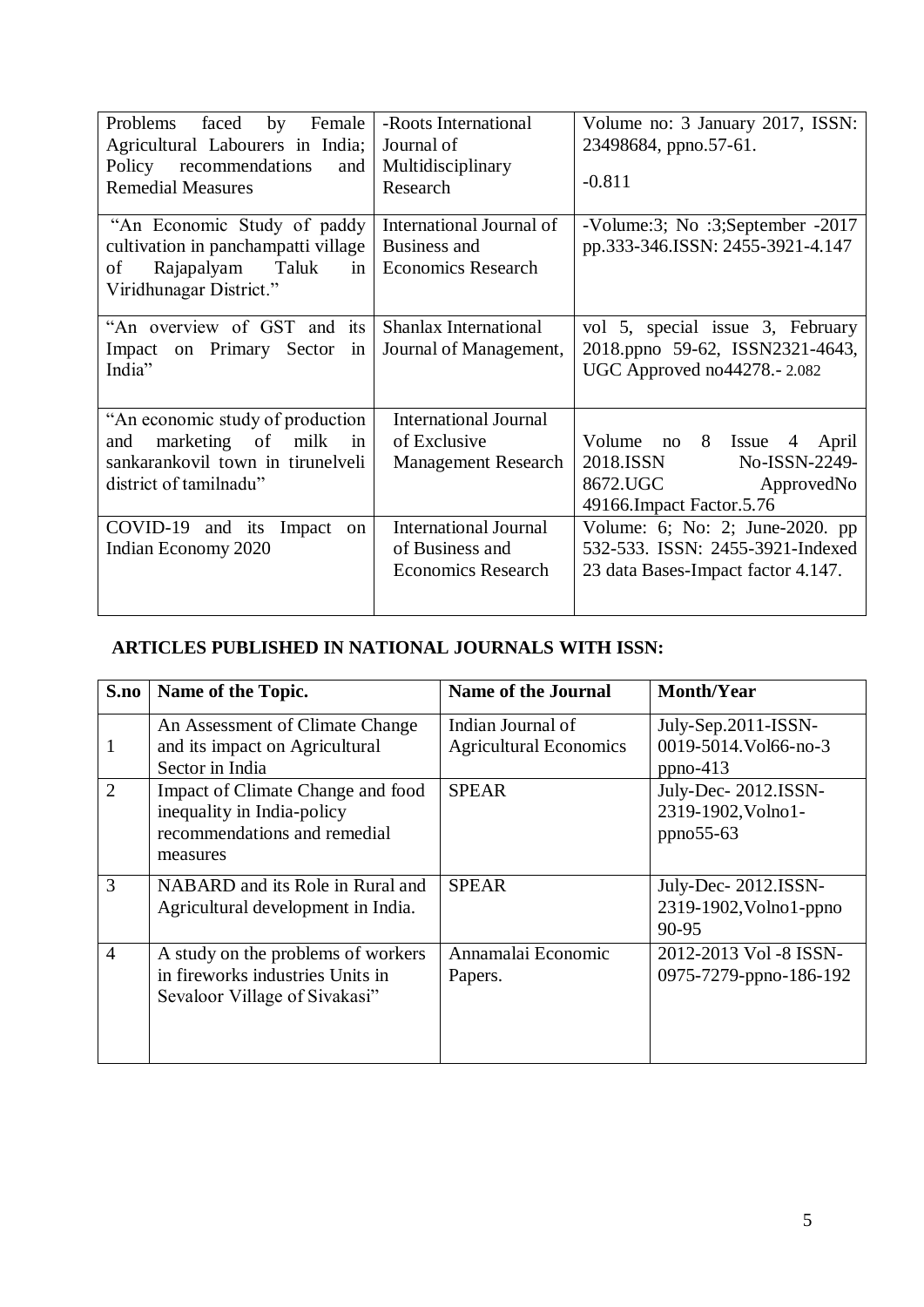## **CONFERENCE / SEMINAR /WORKSHOP PARTICIPATION AND PRESENTATION: International / National /State Level**

| S.No           | Name of the topic /Institution/Place                                                                                                            | <b>Month/Year</b> |
|----------------|-------------------------------------------------------------------------------------------------------------------------------------------------|-------------------|
| 1              | Effective support prices for agricultural products- School of<br>Economics, Madurai kamaraj University,<br>Madurai.TamilNadu                    | Feb 2007          |
| $\overline{2}$ | Clean Development mechanism- School of Economics,<br>Madurai kamaraj University Madurai, TamilNadu.                                             | Jan-2008          |
| 3              | Bharat Nirman water supply: National drinking Water<br>Mission School of Economics, Madurai kamaraj University<br>Madurai, TamilNadu.           | Jan 2009          |
| $\overline{4}$ | Inclusive Growth in Indian Economy-Arul Anandar College,<br>Karumatur , Madurai, TamilNadu                                                      | March2009         |
| 5              | Impact of Globalization in developing Countries and India -<br>Arignar Anna Govt Arts college, Trichy, Tamilnadu                                | April 2009        |
| 6              | Problems in Indian Agriculture Sector; Feature Plan and<br>Policy Recommendations-Nesamany memorial college,<br>Marthandam, Tamilnadu.          | Oct 2009          |
| 7              | Impact of Financial crisis at global level-Arul Anandar<br>College, Karumathur, Tamilnadu                                                       | Jan 2010          |
| 8              | SEZ in India: An over view -Gandigram University,<br>Dindigal, Tamilnadu.                                                                       | Jan 2010          |
| 9              | Impact of Climate Change in Bio-Diversity of Insects and<br>Environment, Bharathiyar University-Tamilnadu.                                      | March 2010        |
| 10             | Climate change and its impact on Indian Agriculture Sector-<br>The Madurai College, Madurai,<br>,Tamilnadu                                      | Sep 2010          |
| 11             | NABARD and its role in Rural & Agriculture development<br>in India.-School of Economics, Madurai Kamaraj<br>University, Madurai.Tamilnadu.      | Oct 2010          |
| 12             | Financial Performance of NABARD to promote women<br>entrepreneurship and SHG development in India.V.H.N.S.N,<br>college, Virudunagar.Tamilnadu. | Jan 2011          |
| 13             | Major Institutional Finance to promote women<br>empowerment in India.S.V.N.College.Madurai.Tamilnadu                                            | Jan-2011          |
| 14             | An assessment of climate change and its impact on<br>Agriculture sector in India. Bharathiar University,<br>Ciombator, Tamilnadu.               | Feb 2011          |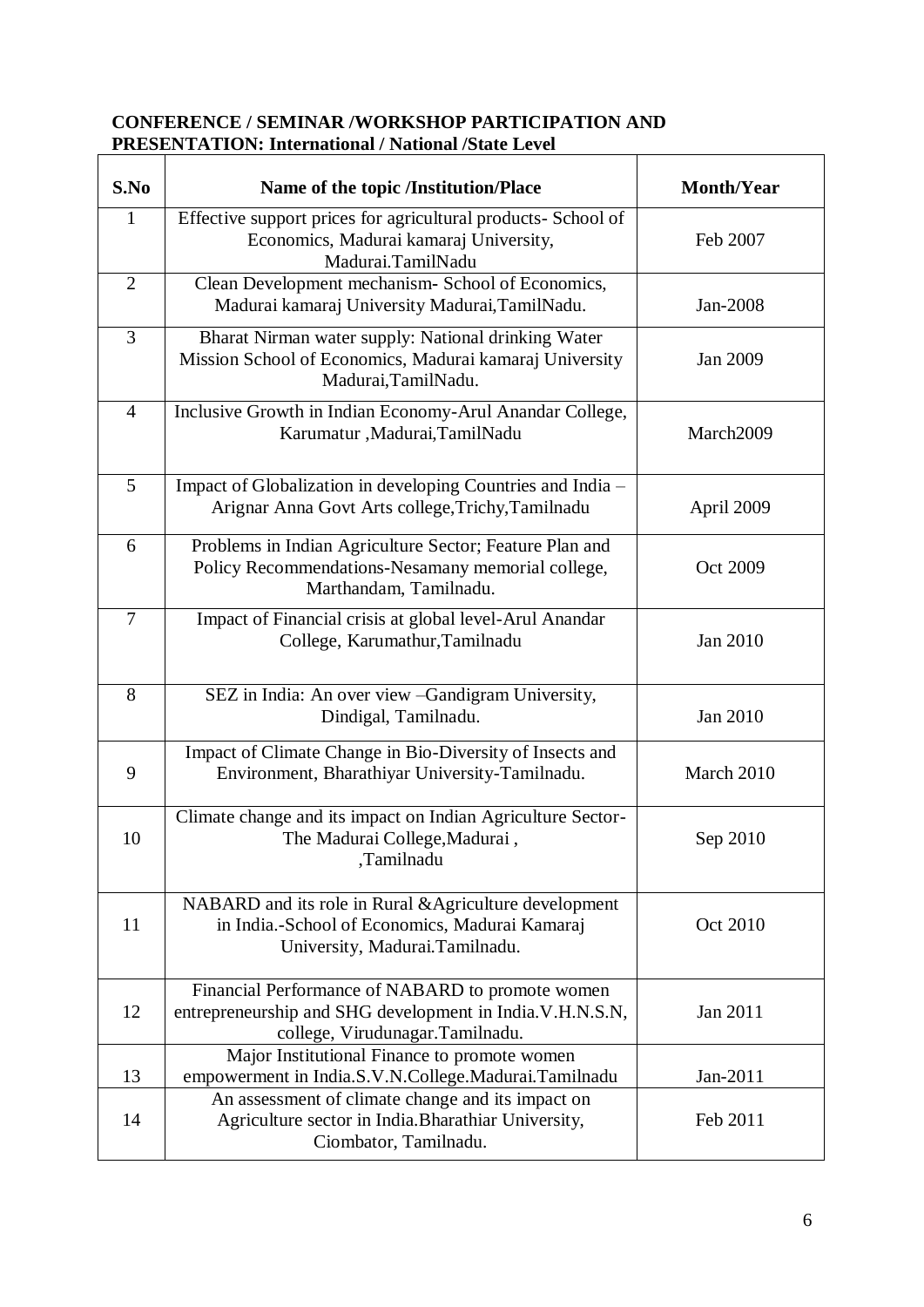| 15 | A Study on Impact Assessment of Pradhan Mantri Gram<br>Sadak Yojana in Tamil Nadu with special reference to                                                                  |                  |
|----|------------------------------------------------------------------------------------------------------------------------------------------------------------------------------|------------------|
|    | Tirunelveli District, Department of Economics, Government<br>Degree College, Mandapeta , Andrapradesh, India.                                                                | <b>June 2011</b> |
| 16 | Rural Infrastructure Development Fund in India. Department<br>of Economics, The Madura College, Madurai.Tamilnadu.                                                           | Dec-2011         |
| 17 | Constrains Faced by Farmers in Indian Agricultural Sector.<br>Policy Recommendations' &Remidials.Department of<br>Economics, P.M.T.College, Usilampatti. Maduari. Tamilnadu. | Jan-2012         |
| 18 | A study on Drought Prone Area Programme with Special<br>Reference to Tirunelveli District. School of<br>Econmics, Madurai kamaraj University, Madurai. Tamilnadu.            | Jan-2012         |
| 19 | Climate Change and its impact on Cropping Pattern in India.<br>Department of Economics,<br>ANJAC, College, Sivakasi. Tamilnadu.                                              | Feb-2012         |
| 20 | An Overview of Corruption in developing Countries-<br>The Madurai College, Madurai,<br>Tamilnadu.                                                                            | Aug2012          |
| 21 | Human Rights in Agricultural Workers and Their<br>Contribution to Sustainable Agriculture And Rural<br>Development,-V.H.N.SN.College, Virudunagar, Tamilnadu.                | Sep-2011         |
| 22 | Agricultural Development through Cannadian Cannal link<br>project in Tirunelveli District of Tamilnadu-Thiyagarajar<br>college (Autonomous), Madurai, Tamilnadu.             | Feb-2013         |
| 23 | An overview of Financial crisis in developing countries<br>Government Arts college, Musiri, Tamilnadu.                                                                       | Dec-2013         |
| 24 | Constraints of agricultural labourers in India-policy<br>recommendations and Remedial measures.                                                                              | Feb-2014         |
| 25 | An economic study of drought prone area programmes in<br>Tirunelveli district of Tamilnadu, School of<br>Economics, MKU, Madurai, Tamilnadu.                                 | March-2014       |
| 26 | International Seminar on Environmental issues of Emerging<br>Pollutions (Participation)-Vivekananda<br>College, Tiruvedakam West, Madurai, Tamilnadu.                        | August 2014      |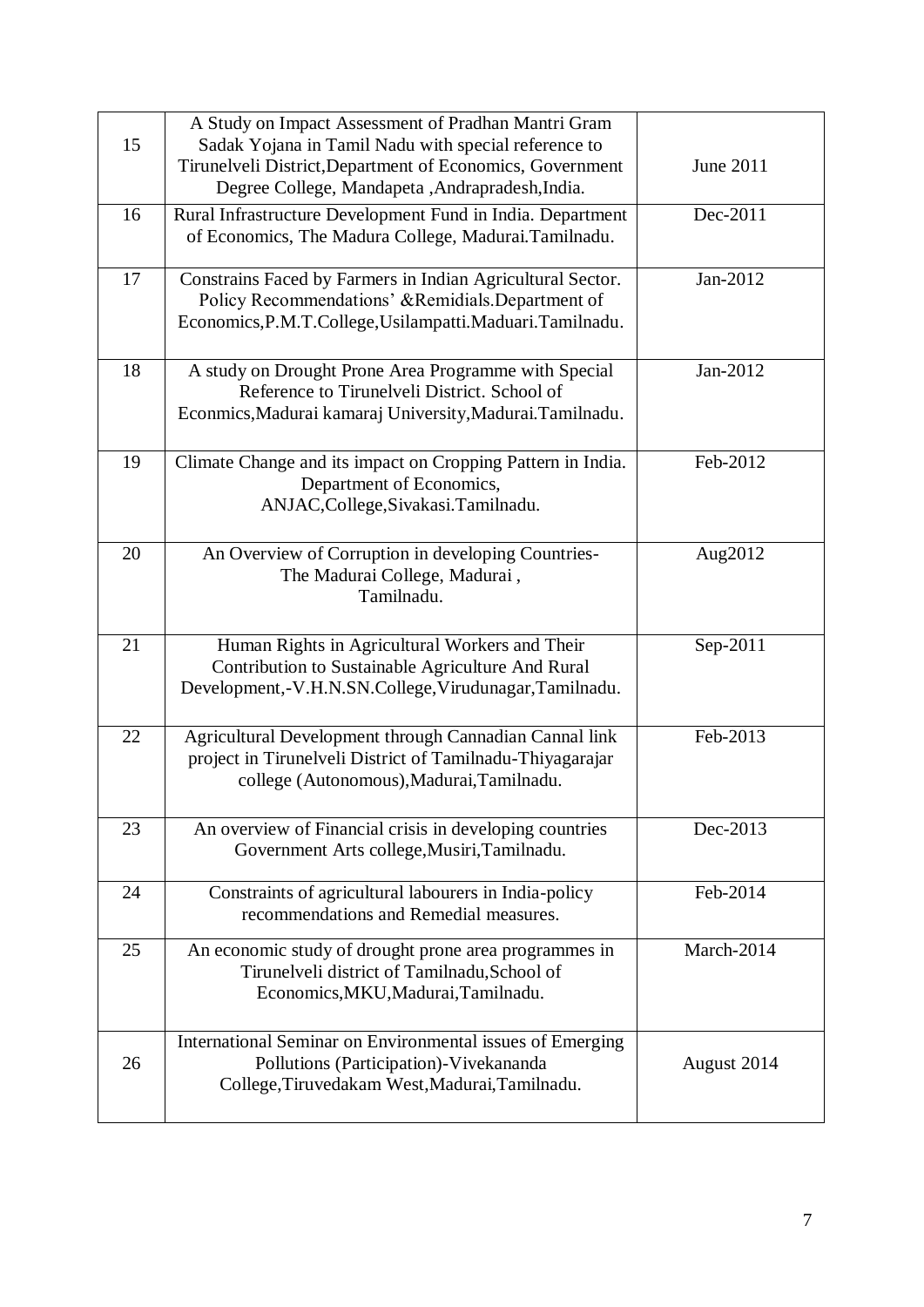| 27 | Rising Food cost and global food security – key issues and<br>relevance for India-Thiagarajar College, Madurai, Tamilnadu.                                                                                                                                                    | August 2014      |
|----|-------------------------------------------------------------------------------------------------------------------------------------------------------------------------------------------------------------------------------------------------------------------------------|------------------|
| 28 | Problems and Prospects of Higher Education in India-<br>Mannar Thirumalai Naicker College, Madurai, Tamilnadu.                                                                                                                                                                | August 2104      |
| 29 | FDI on Food and agricultural sectors in Developing<br>Countries- The Madurai College, Madurai,<br>Tamilnadu.                                                                                                                                                                  | September 2014   |
| 30 | FDI in Retail Sector in India-Devanga Arts<br>College, Aruppukottai-Tamilnadu.                                                                                                                                                                                                | September 2014   |
| 31 | UGC Sponsored one day Sate level seminar on<br>Environmental protection"-<br>V.H.N.SN.College, Virudunagar(Autonomous), Tamilnadu.                                                                                                                                            | August 2014      |
| 32 | Role of Ecommerce to promote rural agricultural marketing<br>in India- V.H.N.SN.College (Autonomous), Virudunagar<br>Tamilnadu                                                                                                                                                | <b>July 2015</b> |
| 33 | An overview of Climate Change Adaptation Programmes in<br>India- The Madura College (Autonomous)<br>Madurai.Tamilnadu.                                                                                                                                                        | Sep 2015         |
| 34 | Climate Change and Food Security: Health impacts in<br>Developing Countries-The American College-Madurai-<br>Tamilnadu                                                                                                                                                        | September 2016   |
| 35 | Presented a paper titled on "An overview of Old Age<br>Schemes and Polices offering by Government of India"-<br>ICSSR Sponsored National Conference on Health, Social<br>and Economic Issues of Ageing Population in India -<br>Annamalai University, Chidambaram. Tamilnadu. | April 2016       |
| 36 | Presented a paper titled on "Foreign Direct Investment and<br>Infrastructure<br>sector<br>in<br>India-National<br>Seminar<br><sub>on</sub><br>"Problems and prospects of Indian Economy"- Rani Anna<br>Government Arts College, Tirunelveli. Tamilnadu.                       | September 2016.  |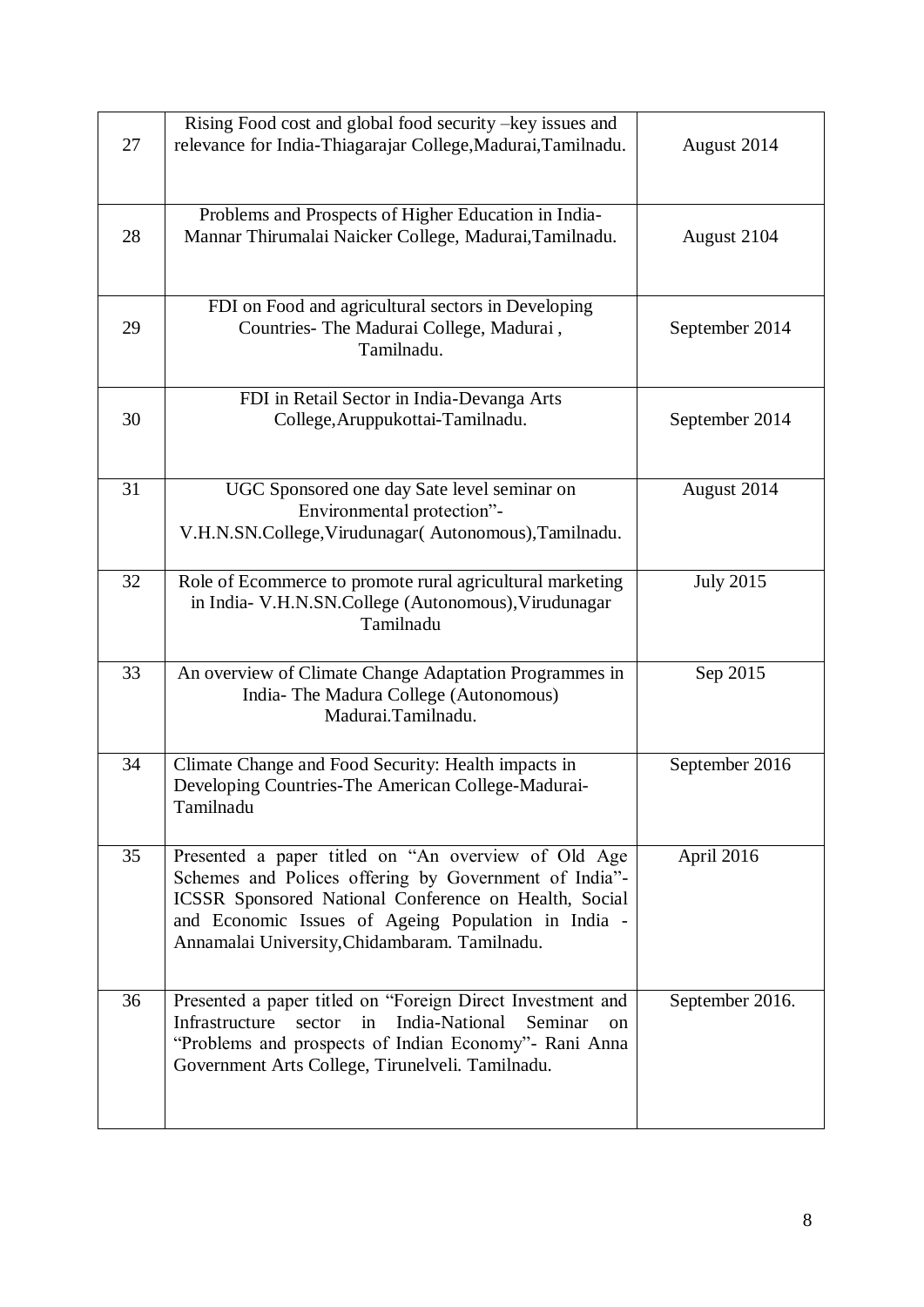| 37 | Presented a paper titled on "Climate Change and Food<br>Health Impacts in Developing Countries-<br>Security:<br>International Conference on "New Horizones, Emerging<br>Challenges and Recent paradigms in Food Mediated<br>Immunity and Their Role in Human Health and Longevity"-<br>Department of Zoology, The American College, Madurai.<br>Tamilnadu. | September<br>2016. |
|----|------------------------------------------------------------------------------------------------------------------------------------------------------------------------------------------------------------------------------------------------------------------------------------------------------------------------------------------------------------|--------------------|
| 38 | Presented a paper titled on "Problems faced by Female<br>Agricultural Labourers in India; Policy Recommendations<br>and Remedial Measures"-2 <sup>nd</sup> International Conference on<br>"Women and Power - Challenges and Opportunities"-The<br>American College, Madurai Tamilnadu.                                                                     | January 2017       |
| 39 | Presented the paper entitled on "Impact of GST in Indian<br>Agricultural Sector" Organized by, Department<br>of<br>Economics, The Madura College Madurai, Tamilnadu.                                                                                                                                                                                       | October 2017       |
| 40 | Presented the paper entitled on "FDI in Indian Textiles<br>Sector" XXXVIII Annual Conference of AET organized<br>by the Association of Economics of Tamilnadu at Mannar<br>College, Madurai. Tamilnadu.                                                                                                                                                    | 28&29 October 2017 |
| 41 | Presented the paper entitled on "Renewable Energy for<br>Sustainable Agriculture" National Conference on Impacts<br>of Pollution on Health and Restoration of Quaity<br>Environmnet & Microbiology. organized by the American<br>college, Department of Immunology and Microbiology<br>Madurai. Tamilnadu.                                                 | 2&3 February 2018  |
| 42 | Presented the paper entitled on "A study on the problems of<br>workers in the fireworks Industrial Units in sevaloor village<br>of sivakasi Block" organized by Department of Commerce,<br>The American college, Madurai. Tamilnadu.                                                                                                                       | 16 February 2018.  |
| 43 | Presented the paper entitled on "Swatch Bharat Mission on<br>Indian Economy" ICSSR Sponsored Two day National<br>Seminar on "ESDTSBM-2018" Organized by, Department<br>of Economics, GTN Arts College Dindigul. Tamilnadu.                                                                                                                                 | 1&2 August 2018.   |
| 44 | Participated<br>"Personality<br>day<br>workshop<br>one<br>on<br>Development" Organized by PG and Research Department<br>Economics,<br>The<br>American<br>College,<br>Madurai.<br>of<br>Tamilnadu.                                                                                                                                                          | $7th$ August 2018. |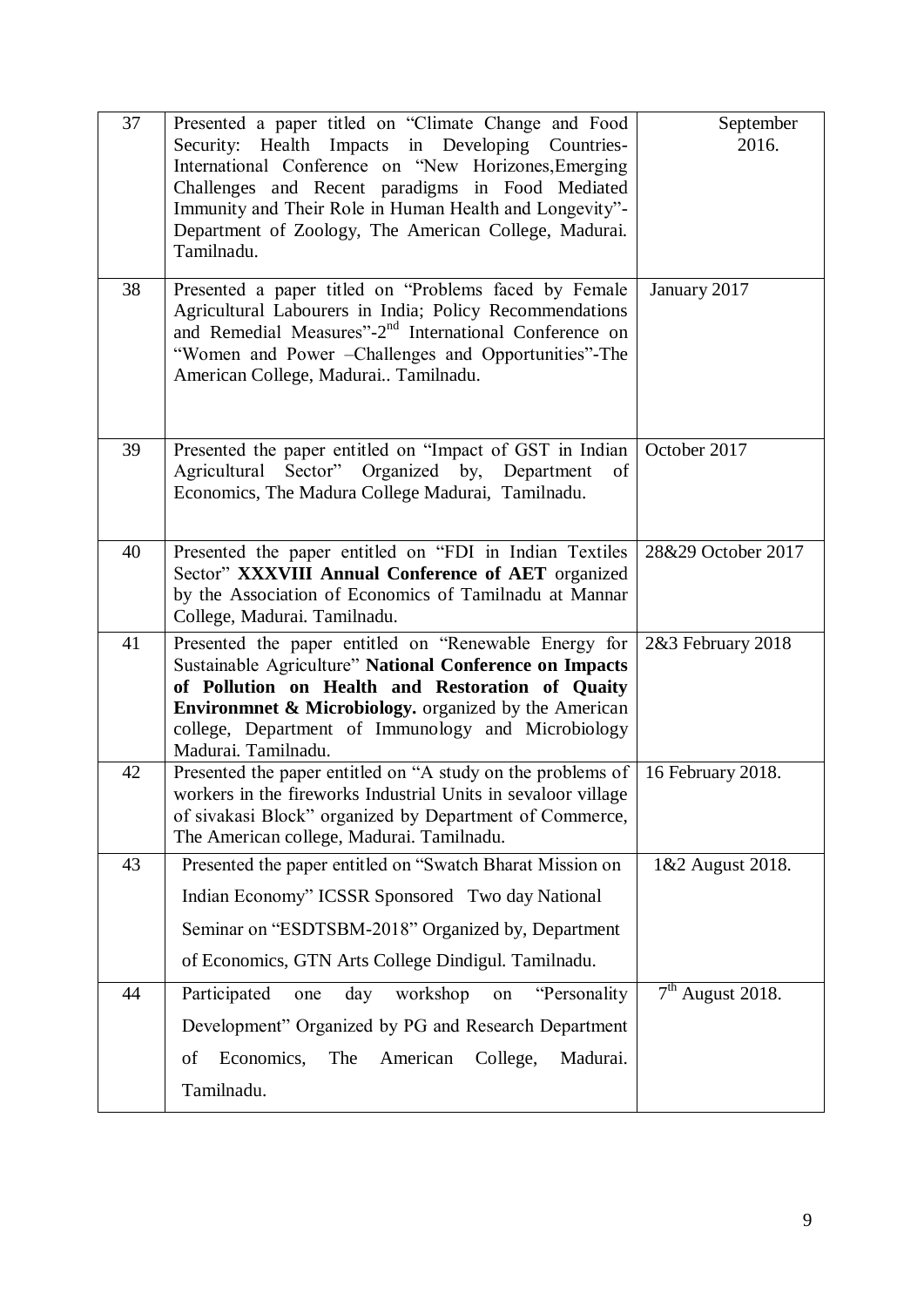| 45 | Participated the One Day Workshop<br>entitled<br>on                                                                                                                                                | 2&3 February 2018                         |
|----|----------------------------------------------------------------------------------------------------------------------------------------------------------------------------------------------------|-------------------------------------------|
|    | "Environmental Economics -Recycling Revolution"                                                                                                                                                    |                                           |
|    | organized by PG and Research Department of Economics,                                                                                                                                              |                                           |
|    | The American college, PG and Research Department of                                                                                                                                                |                                           |
|    | Economics Madurai.Tamilnadu.                                                                                                                                                                       |                                           |
| 46 | Participated the Three Days Workshop entitled on "SPSS"                                                                                                                                            | 26 to 28 September                        |
|    | Analysis" organized by PG and Research Department of                                                                                                                                               | 2018.                                     |
|    | Economics, The American College, Madurai. Tamilnadu.                                                                                                                                               |                                           |
| 47 | Presented the paper entitled on "Climate Change and its                                                                                                                                            | $17th$ October 2018.                      |
|    | impact on Pothikai Kills in Tamilnadu" Organized by                                                                                                                                                |                                           |
|    | Department of Zoology, The American College, Madurai.                                                                                                                                              |                                           |
|    | Tamilnadu.                                                                                                                                                                                         |                                           |
| 48 | Presented the paper entitled on "Population Growth and its                                                                                                                                         | $30th$ January 2019.                      |
|    | impact on Environment" Organized by Research Department                                                                                                                                            |                                           |
|    | of Economics, The Madura College, Madurai. Tamilnadu.                                                                                                                                              |                                           |
| 49 | Presented the paper entitled on "j. c. kumarappas writings on<br>economic performance of india" PG<br>and<br>Research<br>Department of Economics, The American College, Madurai.<br>Tamilnadu.     | $13th$ February 2019                      |
| 50 | One day District Level YRC students and programme<br>Officers study Camp sponsored by Indian Red Cross Society,<br>Tamilnadu Branch, Conducted at Wakfboard college,<br>Madurai, Tamilnadu.        | $27th$ February 2019                      |
| 51 | Participated in the International Conference on "Values &<br>Spirituality for overcoming Challenges" held at Annamalai<br>University, Chidamparam, Tamilnadu.                                      | $8th$ and 9 <sup>th</sup> June 2019       |
| 52 | Presented a paper on "Irrigation sources for agricultural<br>practices in Tirunelveli District of Tamilnadu" in the UGC<br>Sponsored National Seminar on The Madura College,<br>Madurai.Tamilnadu. | $30th$ August 2109                        |
| 53 | Participated in the state level in service training $\&$<br>sensitization in Empowerment of persons with disabilities<br>M/O SJ&E through RCI. Tamilnadu Open University,<br>Chennai.Tamilnadu     | $29th$ June 2019                          |
| 54 | Presented the paper entitled on "Socio Economic Status of<br>Taluk<br>Entrepreneurs<br>Rajapalayam<br>of<br>women<br>in<br>Virudhunagar District.Tamilnadu                                         | $3rd$ March 2020                          |
| 55 | Participated International Level What's up Workshop on                                                                                                                                             | 9 <sup>th</sup> April To 13 <sup>th</sup> |
|    | "Emotional Management" Organized by Indian Institute of<br>Mother and Child Welfare, Kolkata, West Bengal, India.                                                                                  | April                                     |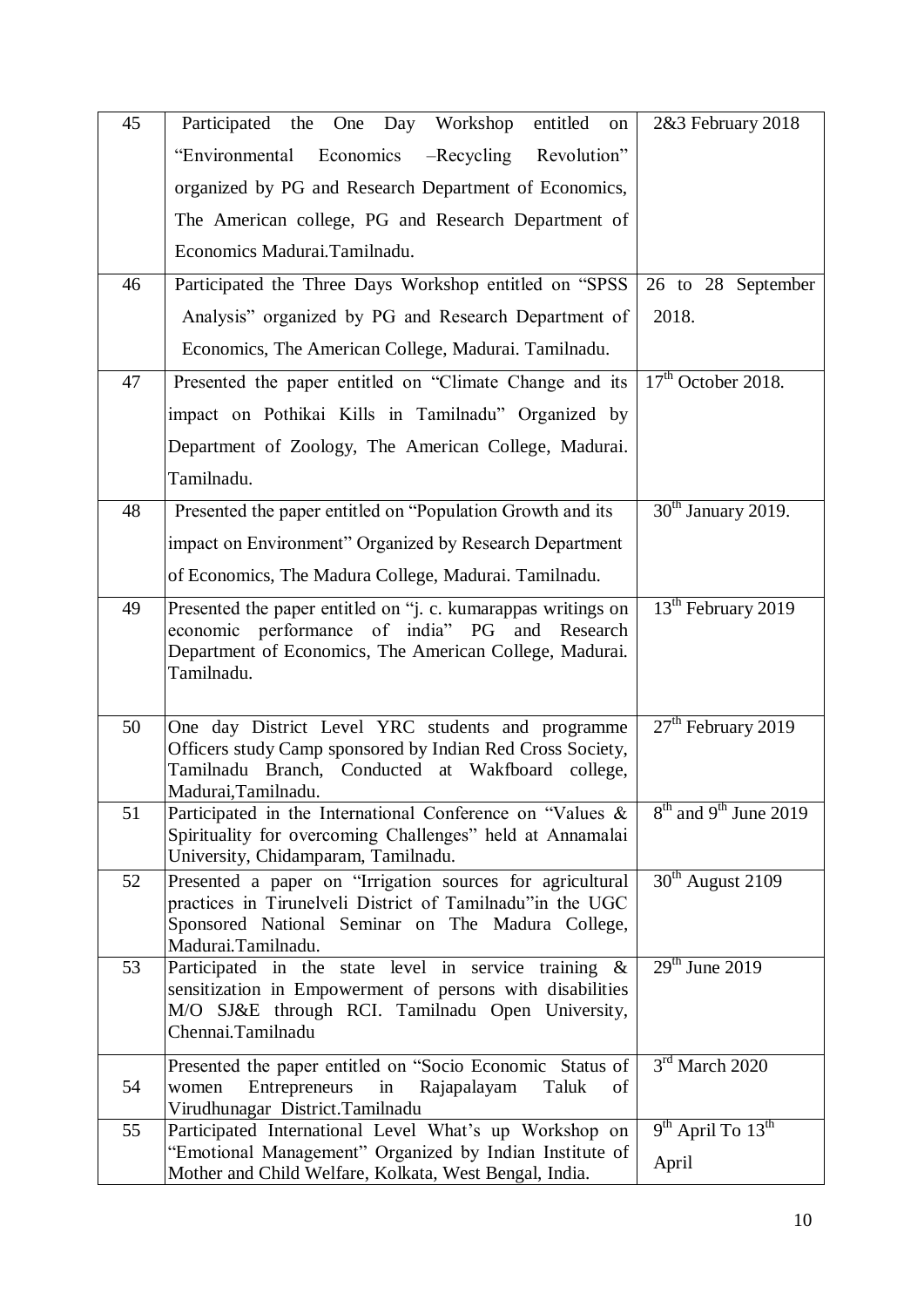| 56 |                                                                                                                   | $28th$ April 2020          |
|----|-------------------------------------------------------------------------------------------------------------------|----------------------------|
|    | Participated National Level Online webinar on "Covid 19                                                           |                            |
|    | General Awareness Programme 2020"Conducted by IQAC                                                                |                            |
|    | and B.P.Sulakhe Commerce College, Barshi, Solapur, India.                                                         |                            |
| 57 | Participated National Level "Five Day Online Workshop on                                                          | $29th$ April to $2nd$ June |
|    | National Cadets Corps - Guidance for B and C Certificate                                                          |                            |
|    | Examinations and SSB Procedures "Organized By Arulmigu                                                            | 2020                       |
|    | Palani Andavar Arts College, Palani, Tamilnadu, India.                                                            |                            |
| 58 | Participated International National Level webinar on "Bio                                                         | $22nd$ May 2020            |
|    | Diversity"Organized by PG& Research Department of                                                                 |                            |
|    | Zoology" The American College, Madurai, Tamilnadu, India.                                                         |                            |
| 59 | Participated National Level webinar on "Bio Diversity"                                                            | $22nd$ May 2020            |
|    | Organized by Eco club, Mannar Thirumalai Naicker                                                                  |                            |
|    | College, Madurai, Tamilnadu, India.                                                                               |                            |
| 60 | Participated National Level webinar on "Covid 2019 and                                                            | $11th$ June 2020           |
|    | Indian Economy" Organized by Pg and Research Department                                                           |                            |
|    | of Economics, The American College, Madurai, Tamilnadu,                                                           |                            |
|    | India.                                                                                                            |                            |
| 61 | Participated National Level webinar on "Covid 2019 and its                                                        | $15th$ June 2020           |
|    | Impact on Labour Issues" Organized by PG and Research                                                             |                            |
|    | Department of Economics, The American College, Madurai,                                                           |                            |
|    | Tamilnadu, India                                                                                                  |                            |
| 62 | Participated National Level webinar on "Covid 19 and its                                                          | $19th$ June 2020           |
|    | impact on India's External Sector "Organized by PG and                                                            |                            |
|    | Research Department of Economics, The American College,                                                           |                            |
|    | Madurai, Tamilnadu, India                                                                                         |                            |
| 63 | Participated National Level webinar on "Covid 2019 and                                                            | $23rd$ June 2020           |
|    | Indian Industry Challenges Ahead "Organized by PG and                                                             |                            |
|    | Research Department of Economics, The American College,<br>Madurai, Tamilnadu, India.                             |                            |
| 64 |                                                                                                                   | $2nd$ July 2020            |
|    | Participated National Level webinar on "Face mask -Life<br>Mask" Organized by The American College in association |                            |
|    | with Tamilnadu science Forum, Madurai, Tamilnadu, India.                                                          |                            |
| 65 | Participated National Level webinar on "WILL TO WIN "                                                             | $1st$ July 2020            |
|    | Organized by The Department of Zoology and IQAC APC                                                               |                            |
|    | Mahalakshmi for women, Tutucorion, Tamilnadu, India.                                                              |                            |
| 66 | Participated National Level webinar on "Management of                                                             | $1st$ July 2020            |
|    | Sports Science 2020"Organized by the Department of                                                                |                            |
|    | Physical Education, The American College, Madurai,                                                                |                            |
|    | Tamilnadu, India.                                                                                                 |                            |
| 67 | Participated National Level webinar on "Digital Information                                                       | $10^{th}$ July             |
|    | in Higher Education by Using MS Teams" Organized by the                                                           |                            |
|    | Department of Business Administration, The American                                                               |                            |
|    | College, Madurai, Tamilnadu, India.                                                                               |                            |
| 68 | Participated International Level webinar on "Impact of Covid                                                      | $21st$ July 2020           |
|    | -19 on Global Economy with special reference to India"                                                            |                            |
|    | Organized by the Department of Economics, Bangalore                                                               |                            |
|    | University, Bangalore, India.                                                                                     |                            |
| 69 | Participated National Level webinar on "PostCovid-19:                                                             | $22nd$ July 2020           |
|    | Strategies for the revival and growth of the Indian Economy"                                                      |                            |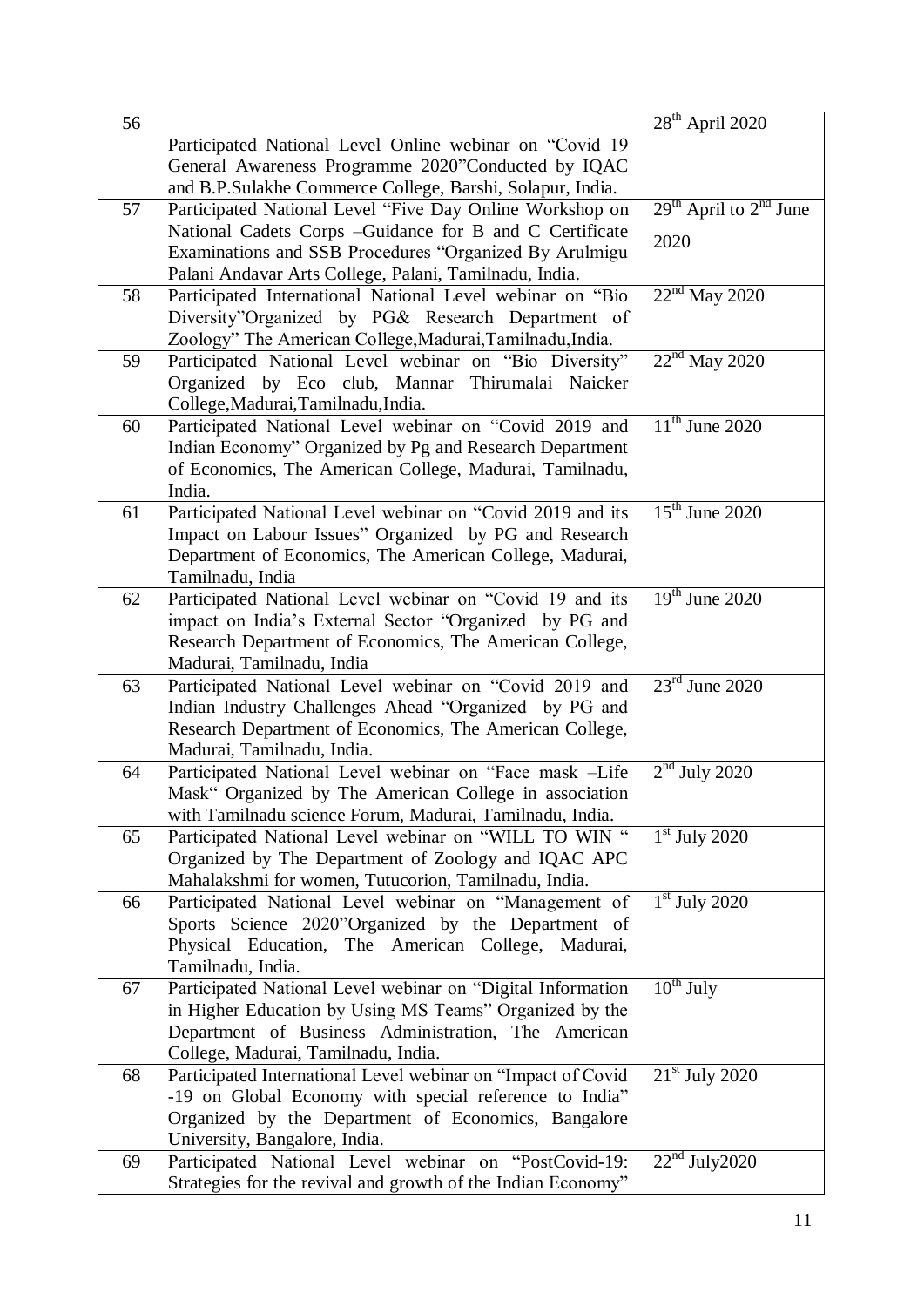|    | Organized by the Department of Economics, Bangalore<br>University, Bangalore, India.  |                               |
|----|---------------------------------------------------------------------------------------|-------------------------------|
| 70 | Participated International Level webinar on "Impact of Covid                          | $23rd$ July 2020              |
|    | -19 on Industry and Investments in India" Organized by the                            |                               |
|    | Department of Economics, Bangalore University, Bangalore,                             |                               |
|    | India                                                                                 |                               |
| 71 | Participated National Level webinar on "Impact of Covid -19                           | $27th$ July 2020              |
|    | and its Impact: Challenges and Way Forward" Organized by                              |                               |
|    | Department of Economics, Bangalore University,<br>the                                 |                               |
|    | Bangalore, India.                                                                     |                               |
| 72 | Participated National Level webinar on "Impact of Covid -19                           | $\overline{29^{th}$ July 2020 |
|    | and its Impact on Human Development" Organized by the                                 |                               |
|    | Department of Economics, Bangalore University, Bangalore,                             |                               |
|    | India.                                                                                |                               |
| 73 | Participated National Level webinar on "Impact of Covid -19                           | $30th$ July 2020              |
|    | on Indian Economy: A Special Reference to Employability""                             |                               |
|    | Organized by the Department of Economics, Sri Parasakthi                              |                               |
|    | Collge for Women, Courtallam, Tamilnadu, India.                                       |                               |
| 74 | Participated one Day International Level webinar<br>on                                | $6th$ August 2020             |
|    | "Intellectual & Efficient Nature Club Activities" Organized                           |                               |
|    | by the District Science Centre, Tirunelveli, Tamilnadu in                             |                               |
|    | Collaboration with Nature club of Meston College of<br>Education, Chennai, Tamilandu. |                               |
| 75 | Participated on Five Day Online Workshop on National                                  | $29th$ May to $2nd$ June      |
|    | Cadet Cadet Corps-Guidance for "B" and " C" Examinations                              |                               |
|    | and SSB Procedures" Organized by NCC Wing in Arulmigu                                 | 2020                          |
|    | Palani Andavar college for Women, Palani, Tamilnadu, India                            |                               |
| 76 | Participated International Level webinar on "Covid -19 and                            | $13th$ August 2020            |
|    | its impact on Global Economy" Organized by the Lead India                             |                               |
|    | Foundation and Indian Economic Association, India.                                    |                               |
| 77 | Presented a Paper entitled on "An overview of COVID-19                                | $23rd$ November 2020          |
|    | and its Impact on Indian Economy 2020" "in the UGC                                    |                               |
|    | Sponsored International Seminar Conducted by Bodhi                                    |                               |
|    | International Journal &PG and Research Department if                                  |                               |
|    | Economics, The Madura College, Madurai. Tamilnadu.                                    |                               |
| 78 | Participated National Level online Webinar on "Current                                | $1st$ . April 2021            |
|    | <b>Scenario of Agricultural Economy in India"</b>                                     |                               |
|    | organised by the Department of Commerce (Self Finance),                               |                               |
|    | Sri Parasakthi College for<br>Women, Courtallam, Tamilnadu                            |                               |
| 79 | participated in the International Webinar on "The ABCs (                              | $4th$ April 2021              |
|    | <b>Awareness, Balance</b>                                                             |                               |
|    | and Control) of Stress Management" organised by the                                   |                               |
|    | Department of Business Administration (SF), Sri                                       |                               |
|    | Parasakthi College for Women, Courtallam, Tamlnadu                                    |                               |
| 80 | Participated the National Level online Webinar on "Covid                              | $31st$ May 2021               |
|    | and Cyclone: Impact and Way forward" Organized by IQAC                                |                               |
|    | and PG & Research Department of Economics, HH. The                                    |                               |
|    | Rajas College, Pudukottai, Tamilandu.                                                 |                               |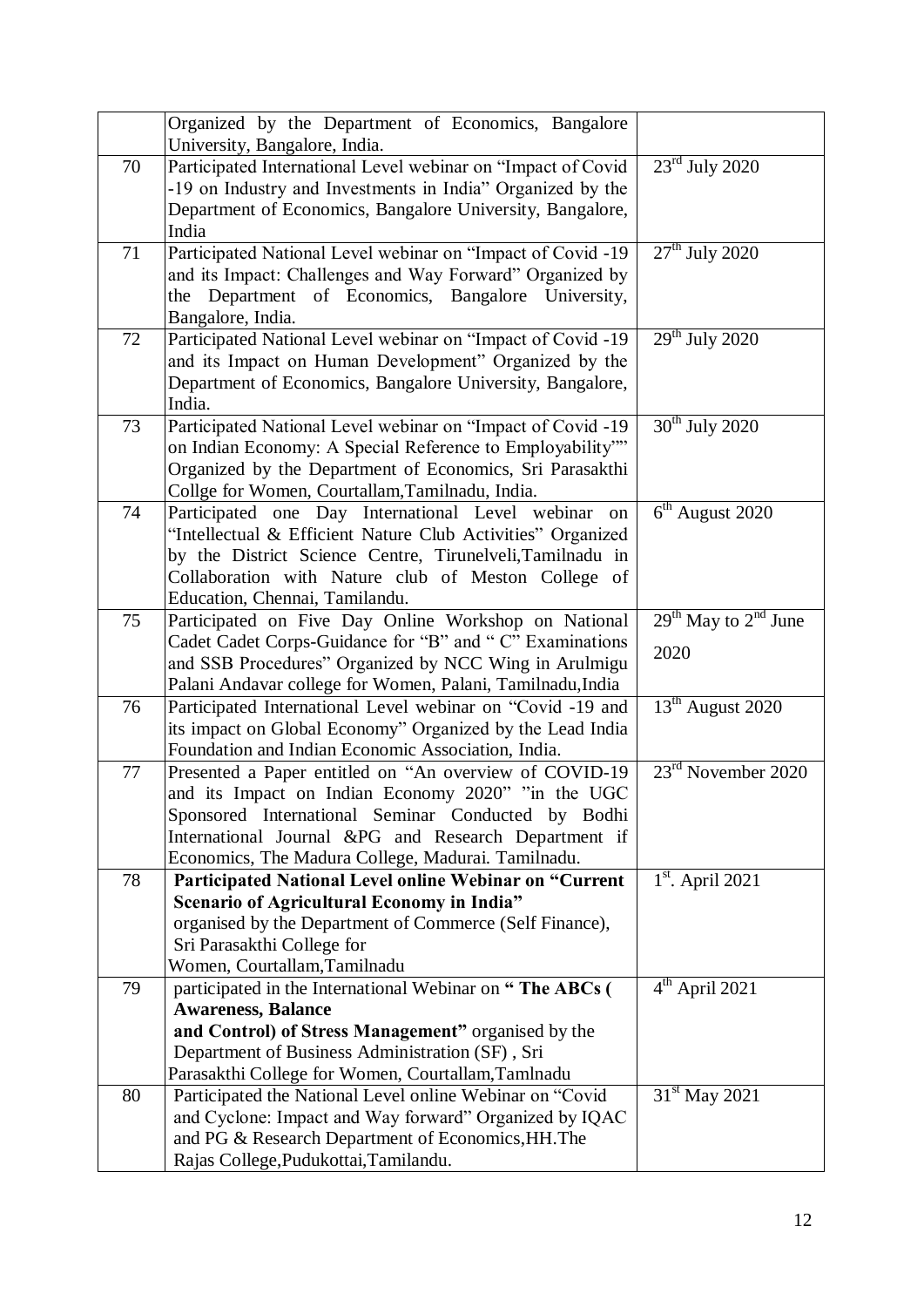| 81 | Participated the National Level online Webinar on"Covid 19    | $7th$ June 2021                       |
|----|---------------------------------------------------------------|---------------------------------------|
|    | Management and Vaccination in India" organized by PG          |                                       |
|    | and Research Department of Economics& Indian Economic         |                                       |
|    | Association, Erode Arts and Science College, Erode,           |                                       |
|    | Tamilandu.                                                    |                                       |
| 82 | Participated in the National Level Webinar on "Economic       | $23rd$ June 2021                      |
|    | Implications of Covid-19" Organized by the Department of      |                                       |
|    | Economics, Sadakathulla Appa                                  |                                       |
|    | College, Tirunelveli, Tamilnadu                               |                                       |
| 83 | Participated in an Awareness Webinar Organized in             | $26th$ June 2021                      |
|    | the observance of International Day against Drug Abuse and    |                                       |
|    | Illicit Trafficking by 2 TN Artillery battery NCC & NSS,      |                                       |
|    | PSG College of Arts and Science,                              |                                       |
|    | Coimbatore, Tamilnadu, India.                                 |                                       |
| 84 | Participated the National Level online Webinar on" Agrarian   | $2nd$ July 2021                       |
|    | Reforms in India: A Broader Perspective" Organized by         |                                       |
|    | IQAC and Department of Economics, CS Bembalagi Arts           |                                       |
|    | College, Ramdurg, Karnataka, Bangalore, India.                |                                       |
| 85 | Participated in the One Day International Webinar on          | 3rd July 2021.                        |
|    | "Rebuild Better Together: Cooperatives for a Better           |                                       |
|    | Recovery" organized by the Department of Cooperation,         |                                       |
|    | The Gandhigram Rural Institute (Deemed to be University),     |                                       |
|    | Dindigul, Tamilnadu, India.                                   |                                       |
| 86 | Participated in the national level webinar on "Social Science | $12^{\text{th}}$<br><b>July 2021</b>  |
|    | Research & Statistical Data Analysis Using SPSS" jointly      |                                       |
|    | organized by the P. G. Department of Commerce with            |                                       |
|    | <b>Computer Application and Department of Business</b>        |                                       |
|    | Administration, Organized by Rajapalayam Rajus College,       |                                       |
|    | Rajapalayam, Tamilnadu, India.                                |                                       |
| 87 | Participated in One day International FDP on "Research        | $12^{\text{th}}$ July 2021            |
|    | Methodologies – Application of Statistical Tools for          |                                       |
|    | Decision Making" organized by PG & Research Department        |                                       |
|    | of Commerce, Marudhar Kesari Jain College for Women,          |                                       |
|    | Vaniyambadi, Tamilnadu, India                                 |                                       |
| 88 | Participated in Webinar On "Impact of Covid19 and Revival     | $14^{th}$ July 2021                   |
|    | Strategies" and "Revival Strategies for Economic Growth       |                                       |
|    | "Organized by the Department of Economics, Aswathaiah         |                                       |
|    | Esthuri Sanjeevamma National Degree                           |                                       |
|    | College, Gowribindanur, Bangalore, India                      |                                       |
| 89 | Participated in the Capability Enhancement Program on         | $\overline{16}^{\text{th}}$ July 2021 |
|    | "Recent Trends in Commerce & Management $-$ "Changes in       |                                       |
|    | Accounting & Auditing Practices in Global Scenario",          |                                       |
|    | Organized by the PG & Research Department of Commerce,        |                                       |
|    | Guru Nanak College (Autonomous) in association with           |                                       |
|    | Internal Auditing & Assurance Standards Board [IAASB],        |                                       |
|    | The Institute of Cost Accountants of India,.                  |                                       |
| 90 | Participated in the Capability Enhancement Program on         | 17th July 2021                        |
|    | "Recent Trends in Commerce & Management $-$ "Building"        |                                       |
|    | Right Business Strategy with Artificial Intelligence &        |                                       |
|    | Machine Learning", organized by the PG & Research             |                                       |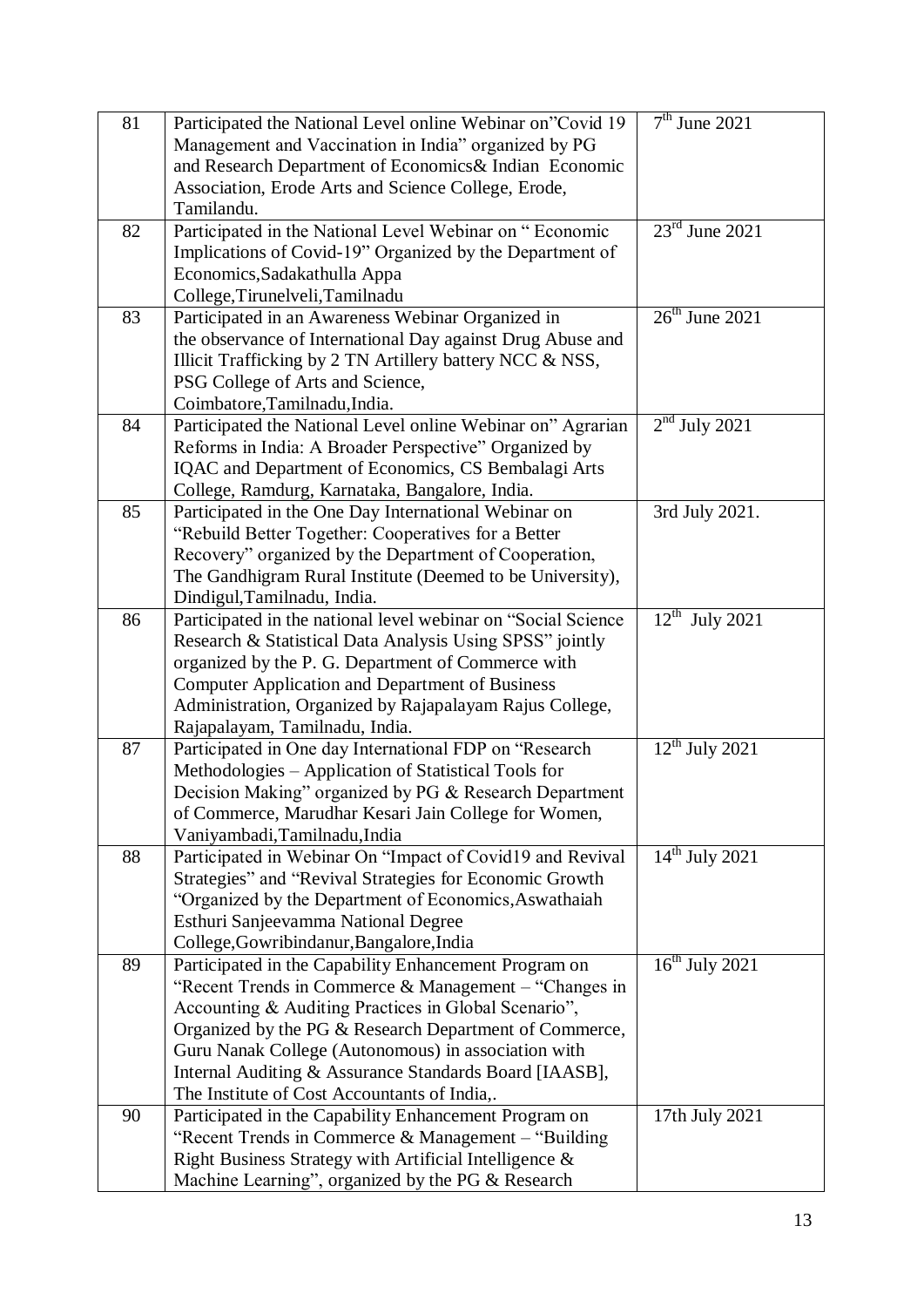|    | Department of Commerce, Guru Nanak College                                  |                        |
|----|-----------------------------------------------------------------------------|------------------------|
|    | (Autonomous) in association with Internal Auditing $\&$                     |                        |
|    | Assurance Standards Board[IAASB], The Institute of Cost                     |                        |
|    | Accountants of India.                                                       |                        |
|    |                                                                             |                        |
| 91 | . Participated in the Capability Enhancement Program on                     | 18th July 2021         |
|    | "Recent Trends in Commerce $&$ Management – "ERP for                        |                        |
|    | Business – A Management Decision Making Tool",                              |                        |
|    | organized by the PG & Research Department of Commerce,                      |                        |
|    | Guru Nanak College (Autonomous) in association with                         |                        |
|    | Internal Auditing & Assurance Standards Board [IAASB],                      |                        |
|    | The Institute of Cost Accountants of India.                                 |                        |
| 92 | Participated and Presented a Paper in International                         | $28th$ and $29th$ July |
|    | Conference on "An Economic Study of Household                               |                        |
|    | Electricity Consumption pattern in Karrupatti Village of                    | 2021                   |
|    | Vadipatti Taluk"Organized by St.Claret                                      |                        |
|    | College, Begaluru, Karnataka, India.                                        |                        |
|    |                                                                             |                        |
| 93 | Participated in National Level Webinar on "Role of Youth                    | $14th$ August 2021     |
|    | in Promoting National Integration" Organized by NCC of                      |                        |
|    | PDEAs Baburaoji Gholab College, Poona College and Shree                     |                        |
|    | Dhamodar College, Pune, Maharashtra India.                                  |                        |
|    | <b>Orientation/Refresher Courses Attended/Faculty Development Programme</b> |                        |
|    |                                                                             |                        |

 Completed **ORIENTATION PROGRAMME** conducted by the UGC – Academic Staff College, Madurai Kamaraj University, to be scheduled from 16-11-2018 to 13- 12-2018.

- Completed Two days **ONLINE FACULTY DEVELOPMENT PROGRAMME ON (FDP)** "New-Normal-pedagogical tools for Teaching" Organized by IQAC Fatima College, Madurai, Tamilnadu, India on 11th May to  $12<sup>th</sup>$  May, 2020.
- Completed "**TWO DAY NATIONAL LEVEL SKILL DEVELOPMENT FDP PROGRAMME**" Organized by North Storm Academy, Mumbai, India on 13<sup>th</sup> and 14<sup>th</sup> May 2020.
- Completed **ONLINE ORIENTATION COURSE FOR CTOs** conducted by Coimbatore Group (12 (TN) Bn NCC) from 30 Nov 2020 to 12 Dec 2020.
- $\triangleright$  Successfully Participated in a 5 day International Workshop on "Emotional" Management "organized by Indian Institute of Mother and Child Welfare, Kolkata, India, from 09-04-2020 to 13-04-2020
- successfully Completed 90 days PRCN Training course conducted by NCC Officers Training Academy, Nagpur, Kamptee, Maharashtra**,** from 8 Feb 2021 to 8May 2021and I have commissioned as Sub Lieutenant on 10-05-2021 also received the commissioned order from DGNCC, New Delhi.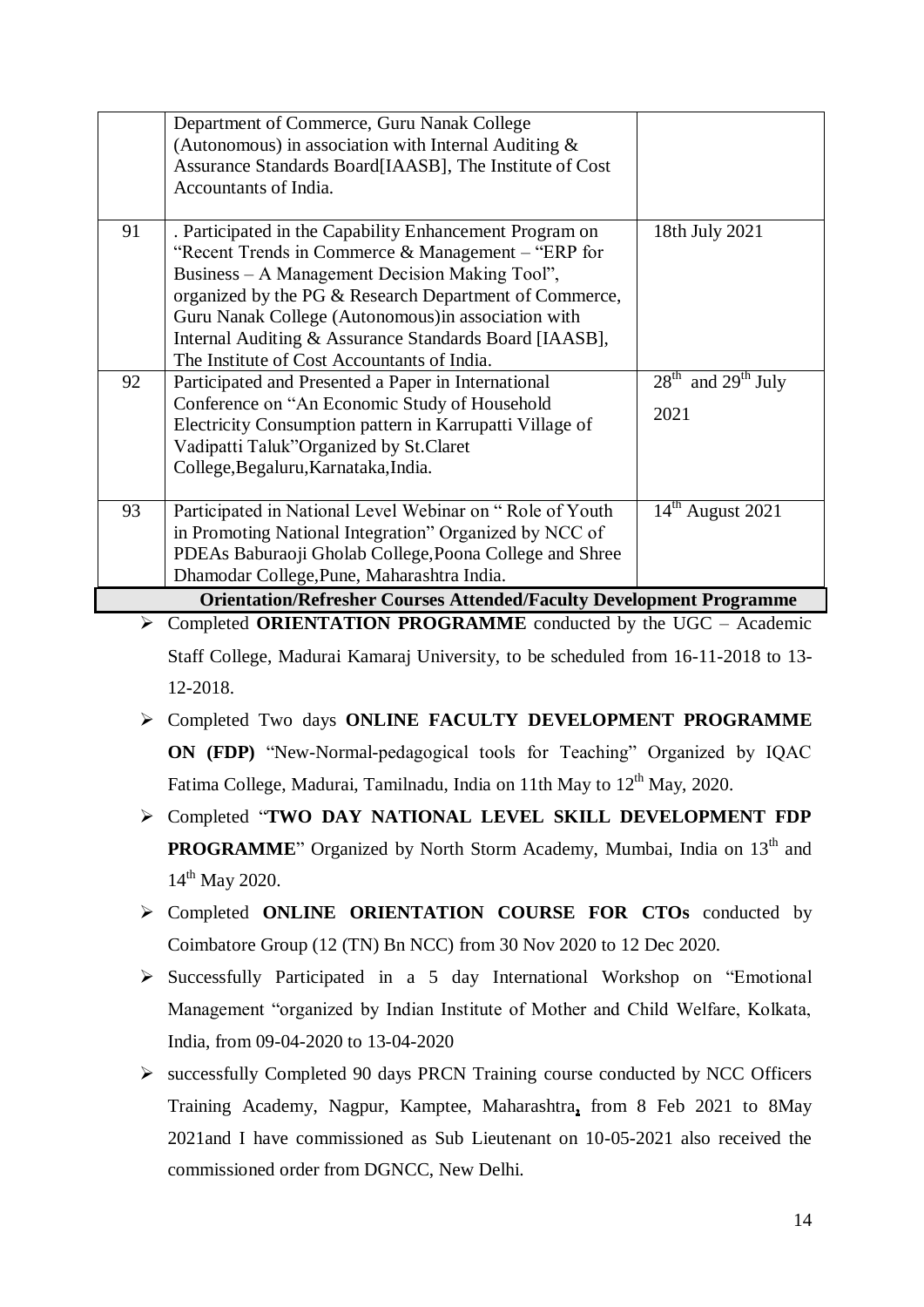- $\triangleright$  Successfully Participated in A Five –Day Online Workshop on National Cadet Corps-Guidance for "B" and "C" Examinations and SSB Procedures Organized by from 29- 05-2020 to 02-05-2020
- Completed **14 DAYS ONLINE FACULTY DEVELOPMENT PROGRAMME ON (FDP) "PEDAGOGY AND RESEARCH METHODS" conducted by HRDC, IQAC, AMET University, from 24-05-2021 to 06-06-2021.**
- Completed **7 DAYS YOGA PROGRAMME** 15 June to 21 June 2021, held at Maharaja Agrasen College, Jagadhri organised by NCC and NSS units.

 $\triangleright$  Participated in the Five - Day National Online Workshop on "Data Analytics Using R" Conducted during 5th to 9th of July 2021, held at G.T.N. Arts College,

Dindigul, Tamilnadu.

 $\triangleright$  Participated and completed the Assignments and Assessments in the 10 days National level FDP on "Pedagogy of Teaching and Tools on E-Content Development for Effective Teaching" organized by IQAC, Christopher Arts and Science College,Tirunelveli,Tamilnadu (Women) from 5th July to 14th July 2021

Successfully Completed Two Week Refresher Course on "Research Methodology"

Organized under the Ministry of Education sponsored Pandit Madan Mohan Malaviya

National Mission on Teachers and Teaching (PMMMNMTT) scheme, Ramanujan

College, University of Delhi From 20-07-2021 To -03-08-2021

### **Professional & Academic Membership**

 Admitted as a Member in **Education Research and Development Association-** [Near](https://www.google.co.in/maps/dir/25.6059783,85.0588915)  [Airport, Patna, Bihar](https://www.google.co.in/maps/dir/25.6059783,85.0588915) from July 01 -2020 to June 30 2023

## **CHIEF EDITOR**

| <b>Name of The Chief</b>                | <b>Journal Name</b>             | Year of          | <b>ISSN</b>   | <b>Impact</b> | <b>Index</b> |
|-----------------------------------------|---------------------------------|------------------|---------------|---------------|--------------|
| <b>Editor</b>                           |                                 | <b>Establish</b> | <b>Number</b> | <b>Factor</b> | ed           |
|                                         |                                 | ment             |               |               |              |
| Dr.T.Selvakumar                         | <b>International Journal of</b> | 2015             | $E$ -ISSN:    | 4.147         | 23           |
| <b>Assistant Professor</b>              | <b>Business and</b>             |                  | 2455-3921     |               | Databa       |
| <b>PG</b> and Research                  | <b>Economics Research</b>       |                  |               |               | ses          |
| Department of                           |                                 |                  |               |               |              |
| Economics                               |                                 |                  |               |               |              |
| The American                            |                                 |                  |               |               |              |
| College                                 |                                 |                  |               |               |              |
| Madurai.Tamilnadu                       |                                 |                  |               |               |              |
| <b>Resource Person / Guest Lectures</b> |                                 |                  |               |               |              |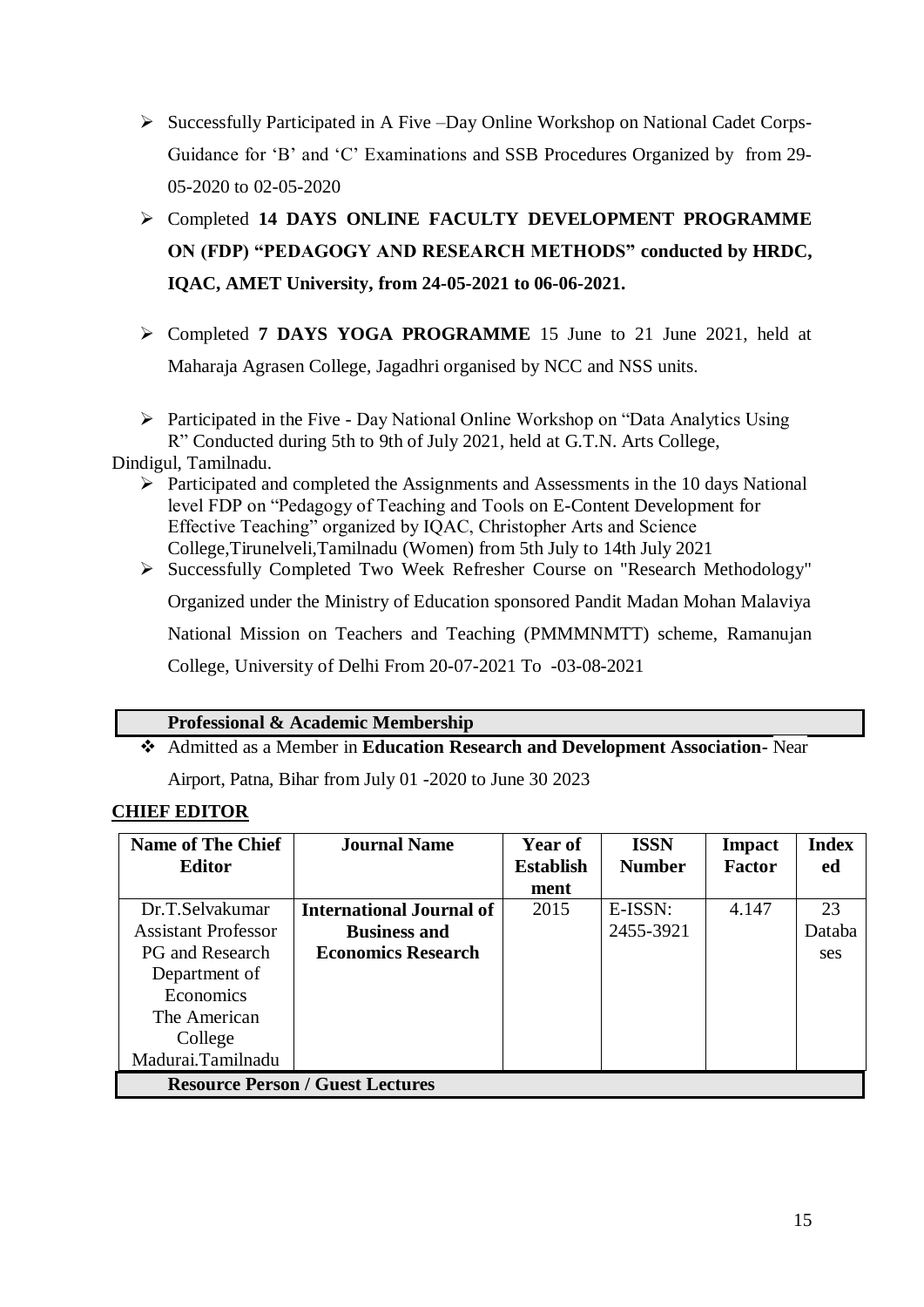- Acted as a Resource Person and delivered the Lecture titled **on "Rural Development Programmes in India",** Centre for Research in Economics, The Madura College, Autonomous, Madurai on 30-12-2016.
- Acted as a Resource Person in **Technical session** in the State level Intercollegiate Students Meet on "Demonization in India"-Department of Economics, Thiagarajar College, Madurai on 07-03-2017
- Acted as a Resource Person in **Special talk to Alumni Association Meeting** Organized by St.Josephs College of Education, Kalakaadu, Tirunelveli on 27-10- 2018.
- Acted as a Resource Person and delivered a special lecture on **"Climate Change and its impact on Bio-Diversity in India"** Organized by Research Department of Economics, The Madura College, Madurai on 08<sup>th</sup> February 2019.
- Acted as a Resource Person and delivered a special lecture on "**Education &Employability: Illiteracy, Enrolment, Trop out-Vocational station of higher education- Reach of Higher Education-Value & Quality education AND Skill Development & Livelihood promotion, Entrepreneurship Development & Self employment"** to the National Youth Volunteer, Nehru Yuva Kendra, Madurai organized b CIPET, Thiruvathavur, Madurai on  $20<sup>th</sup>$ September 2019.
- Acted as a Resource Person and delivered a special lecture on **"Data Analysis in Interdisciplinary Research "**organized by Tamilnadu state Council for Higher Education and Research and PG Department of History, Government Arts College, Mellor, Madurai, Tamilnadu on 13-03-2020.

| S.No           | <b>Name of the Institution/Place</b> | Name of the<br>Course | No of<br><b>Students</b><br>guided | Year |
|----------------|--------------------------------------|-----------------------|------------------------------------|------|
|                | <b>HKRH College (Autonomous)</b>     |                       |                                    | 2011 |
|                | Uthamapalayam Theni.                 | <b>BBA</b>            |                                    |      |
| 2              | <b>HKRH</b> College                  |                       | 7                                  | 2012 |
|                | (Autonomous)Uthamapalayam            | <b>BBA</b>            |                                    |      |
|                | Theni.                               |                       |                                    |      |
| 3              | VHNSN                                | $M.A-$                | 7                                  | 2013 |
|                | College (Autonomous), Virudhunagar   | Economics             |                                    |      |
| $\overline{4}$ | VHNSN                                | M.Phil                | 3                                  | 2015 |
|                | College (Autonomous), Virudhunagar   | Economics             |                                    |      |

### **Details of Project Guided (UG, PG &M.Phil)**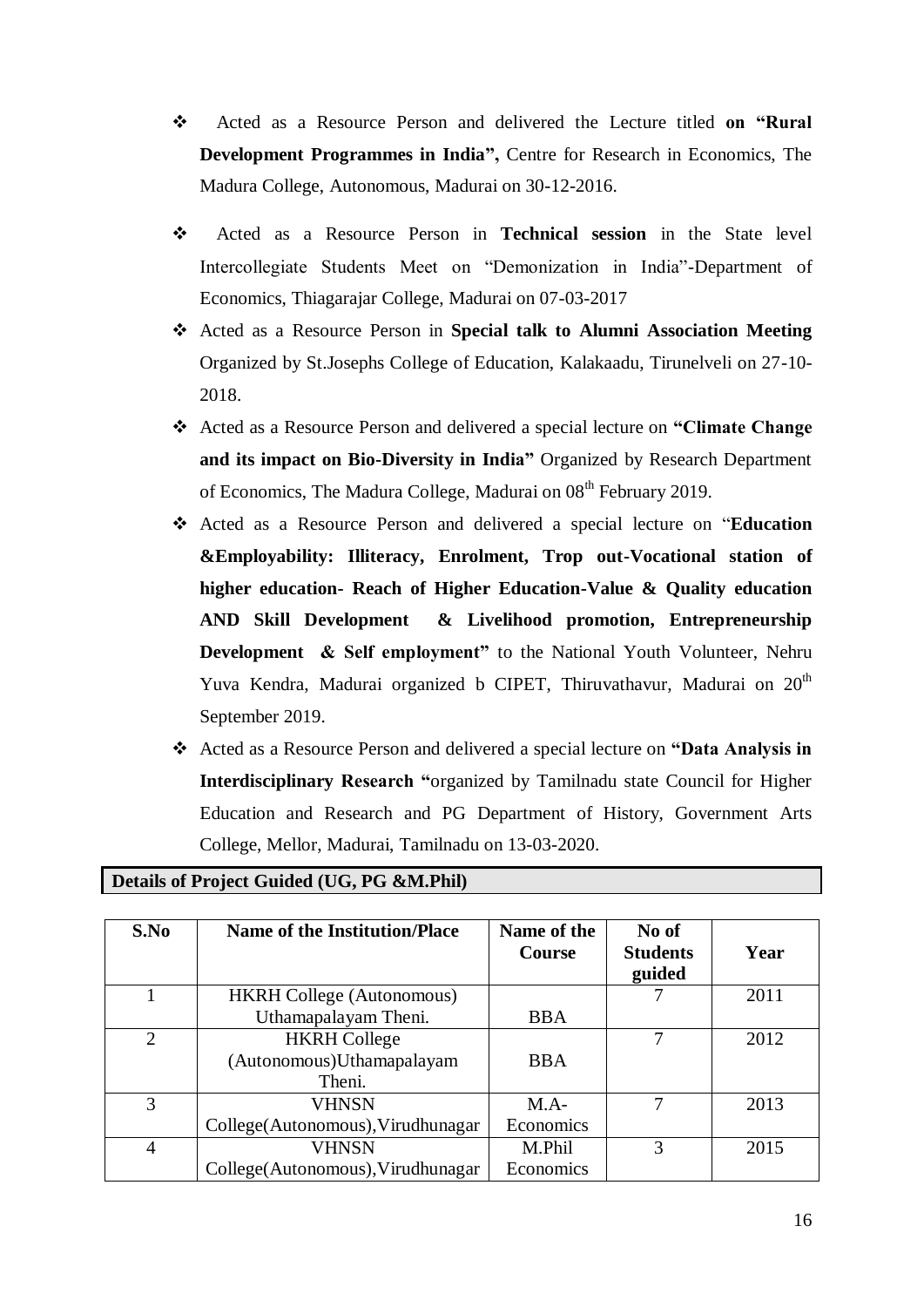| 5 | The American College-Madurai | M.phil    |               | 2016 |
|---|------------------------------|-----------|---------------|------|
|   |                              | Economics |               |      |
| 6 | The American College-Madurai | M.A.      |               | 2017 |
|   |                              | Economics |               |      |
|   |                              |           |               |      |
| 7 | The American College-Madurai | M.A.      | $\mathcal{D}$ | 2018 |
|   |                              | Economics |               |      |
| 8 | The American College-Madurai | M.A.      | $\mathcal{D}$ | 2019 |
|   |                              | Economics |               |      |
| 9 | The American College-Madurai | M.A.      |               | 2020 |
|   |                              | Economics |               |      |

### **Certificate of Merit (B.B.E Economics)**

Received **VADIAN THANGARATHNAM GOLD MEDAL** for First class passed in B.B.E Degree

#### **Certificate of Merit (M.A Economics)**

 PROF. S.KRISHNASWAMY, **LABOUR ECONOMICS CONFERENCE ENDOWMENT** FUND PRIZE (Human Recourse Development Economics on 2006 for secured high marks

#### **PROJECT FIELD EXPERIENCE**

Worked as a field Investigator Collected More than 1000 Household in

different cities and villages Under the **CENTRE FOR MONITORING INDIAN**

#### **ECONOMY** from 2006 to 2007

#### **COMPUTER SKILLS**

- $\triangleright$  Ms Office
- $\triangleright$  Wings (accounting package)